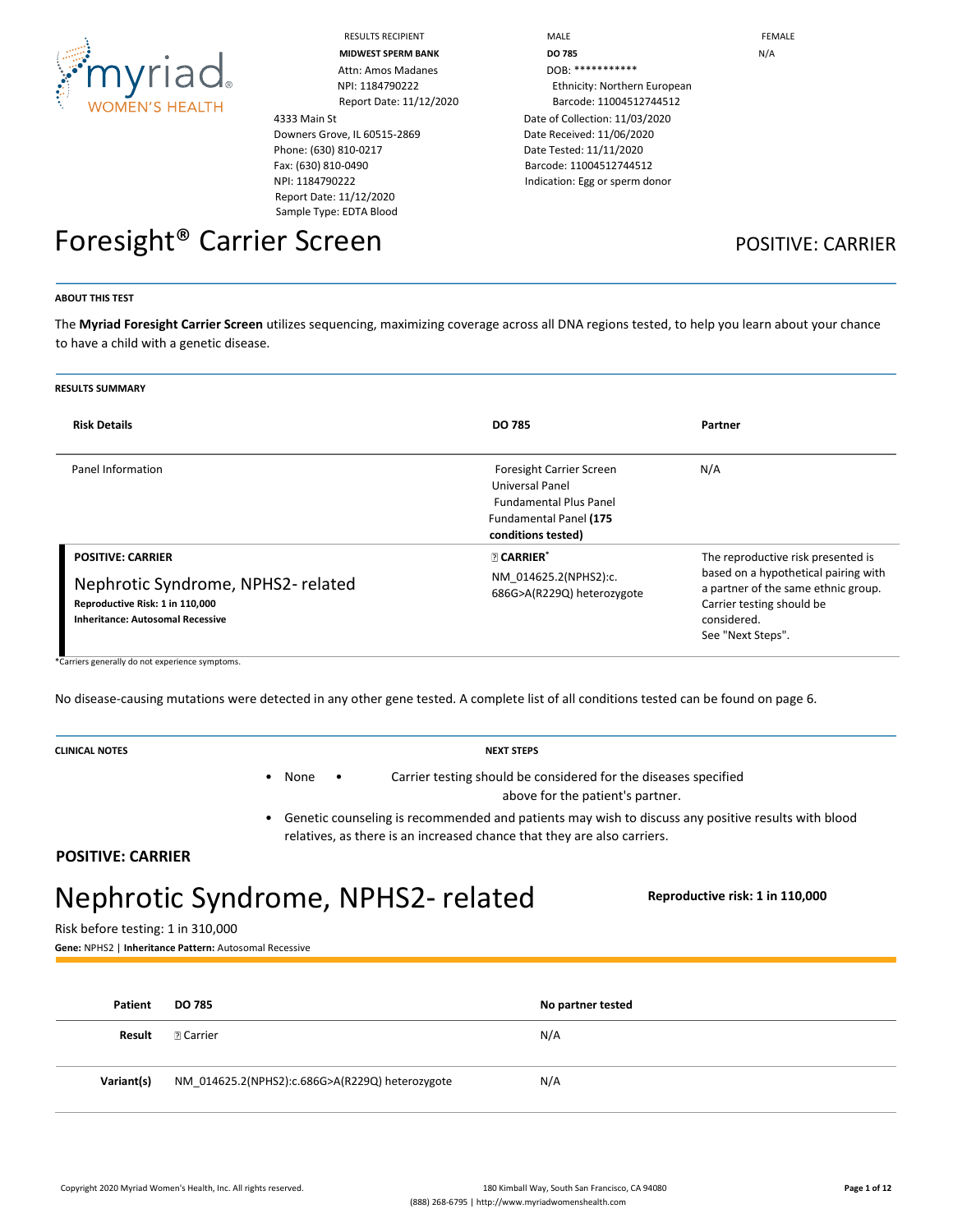

Attn: Amos Madanes **DOB: \*\*\*\*\*\*\*\*\*\*\*\*** 

RESULTS RECIPIENT **MALE** MALE **MALE EEMALE MIDWEST SPERM BANK DO 785** N/A NPI: 1184790222 Ethnicity: Northern European

|                       | Report Date: 11/12/2020                                                                                                                                                                                             | Barcode: 11004512744512 |  |
|-----------------------|---------------------------------------------------------------------------------------------------------------------------------------------------------------------------------------------------------------------|-------------------------|--|
| Methodology           | Sequencing with copy number analysis (v3.1)                                                                                                                                                                         | N/A                     |  |
| Interpretation        | This individual is a carrier of nephrotic syndrome, NPHS2-related.<br>Carriers generally do not experience symptoms. The pathogenicity of<br>R229Q is dependent on the variant observed on the other<br>chromosome. | N/A                     |  |
| <b>Detection rate</b> | >99%                                                                                                                                                                                                                | N/A                     |  |
| <b>Exons tested</b>   | NM_014625:1-8.                                                                                                                                                                                                      | N/A                     |  |

#### What Is Nephrotic Syndrome, NPHS2-Related?

Nephrotic syndrome, NPHS2-related is an inherited condition that causes issues with kidney function often leading to kidney failure. Mutations in theNPHS2gene cause a form of nephrotic syndrome that is unresponsive to steroid treatment known as steroid-resistant nephrotic syndrome (SRNS). Symptoms of the condition typically begin between 4 and 12 months of age, but in some cases occur later in childhood.

Symptoms of the condition include an excess of protein in the urine (proteinuria), low levels of protein in the blood, kidney failure, and swelling of the body (edema). The swelling can also cause weight gain and high blood pressure. Individuals with nephrotic syndrome are prone to infection due to their inability to retain sufficient amounts of serum antibodies. They are also prone to develop harmful blood clots. Kidney failure typically occurs before the age of 20, and kidney transplantation may allow for a more normal lifespan.

#### How Common Is Nephrotic Syndrome, NPHS2-Related?

The incidence of all childhood nephrotic syndrome is 2 to 16 per 100,000 individuals worldwide of which 10-20% have SRNS. Approximately 10% of individuals with SRNS carry mutations in theNPHS2gene.

### How Is Nephrotic Syndrome, NPHS2-Related Treated?

The goal of treatment is to minimize damage to the kidneys. Medication to control blood pressure and high cholesterol may be prescribed. Often children with nephrotic syndrome with protein loss require antibiotics to control for infection. A physician may recommend infusions of protein for children with SRNS to help replace what is lost in the urine. Diuretic drugs may help eliminate excess water and thus reduce swelling while blood thinners may be required to aid in blood clotting. Typically, kidney failure will occur, and a kidney transplant will be required though symptoms of the disease can recur after transplant.

#### What Is the Prognosis for Nephrotic Syndrome, NPHS2-Related?

The prognosis for an individual with nephrotic syndrome, NPHS2-related varies, but with transplantation and careful medical management, affected children can live into adulthood.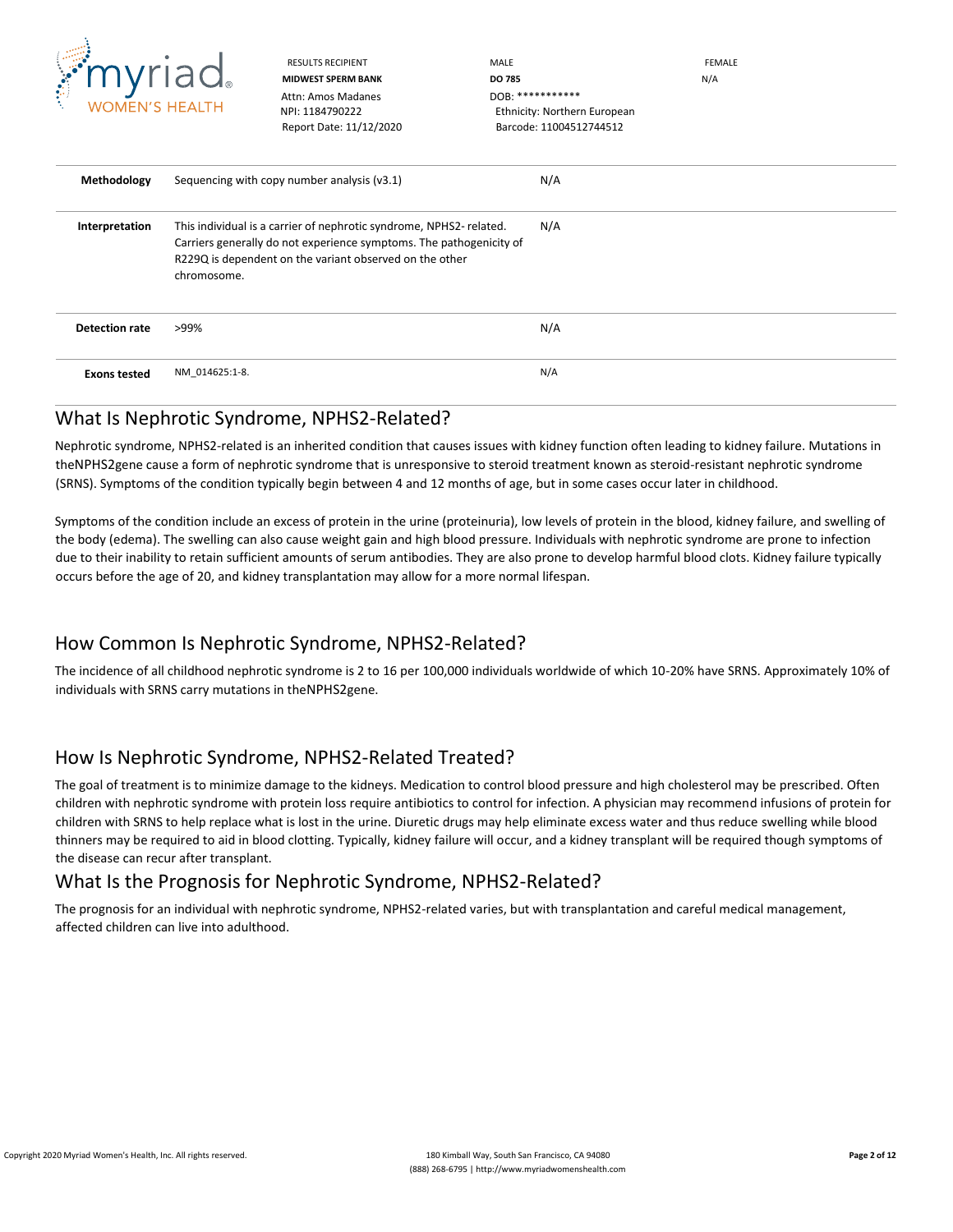

Attn: Amos Madanes **DOB:** \*\*\*\*\*\*\*\*\*\*\*\*\*

RESULTS RECIPIENT **MALE MALE EXAMPLE MIDWEST SPERM BANK DO 785** N/A NPI: 1184790222 Ethnicity: Northern European Report Date: 11/12/2020 Barcode: 11004512744512

## Methods and Limitations

**DO 785 [Foresight Carrier Screen]**: Sequencing with copy number analysis, spinal muscular atrophy, and analysis of homologous regions (DTS v3.1).

## Sequencing with copy number analysis

High-throughput sequencing and read depth-based copy number analysis are used to analyze the listed exons, as well as selected intergenic and intronic regions, of the genes in the Conditions Tested section of the report. The region of interest (ROI) of the test comprises these regions, in addition to the 20 intronic bases flanking each exon. In a minority of cases where genomic features (e.g., long homopolymers) compromise calling fidelity, the affected intronic bases are not included in the ROI. The ROI is sequenced to high coverage and the sequences are compared to standards and references of normal variation (Genome Reference Consortium Human Build 37

(GRCh37)/hg19). More than 99% of all bases in the ROI are sequenced at greater than the minimum read depth. Mutations may not be detected in areas of lower sequence coverage. Small insertions and deletions may not be as accurately determined as single nucleotide variants. Genes that have closely related pseudogenes may be addressed by a different method.CFTRandDMDtesting includes analysis for both large (exon-level) deletions and duplications with an average sensitivity of 99%, while other genes are only analyzed for large deletions with a sensitivity of >75%. However, the sensitivity may be higher for selected founder deletions. The breakpoints of copy number variants and exons affected are estimated from probe positions. Only exons known to be included in the copy number variant are provided in the name. In some cases, the copy number variant may be larger or smaller than indicated. IfGJB2is tested, large upstream deletions involving the genesGJB6and/orCRYL1that affect the expression ofGJB2are also analyzed. Mosaicism or somatic variants present at low levels may not be detected. If detected, these may not be reported.

Detection rates are determined by using literature to estimate the fraction of disease alleles, weighted by frequency, that the methodology is unable to detect. Detection rates only account for analytical sensitivity and certain variants that have been previously described in the literature may not be reported if there is insufficient evidence for pathogenicity. Detection rates do not account for the disease-specific rates of de novo mutations.

All variants that are a recognized cause of the disease will be reported. In addition, variants that have not previously been established as a recognized cause of disease may be identified. In these cases, only variants classified as "likely" pathogenic are reported. Likely pathogenic variants are described elsewhere in the report as "likely to have a negative impact on gene function". Likely pathogenic variants are evaluated and classified by assessing the nature of the variant and reviewing reports of allele frequencies in cases and controls, functional studies, variant annotation and effect prediction, and segregation studies. Exon level duplications are assumed to be in tandem and are classified according to their predicted effect on the reading frame. Benign variants, variants of uncertain significance, and variants not directly associated with the intended disease phenotype are not reported. Curation summaries of reported variants are available upon request.

## Spinal muscular atrophy

Targeted copy number analysis is used to determine the copy number of exon 7 of theSMN1gene relative to other genes. Other mutations may interfere with this analysis. Some individuals with two copies ofSMN1are carriers with twoSMN1genes on one chromosome and aSMN1deletion on the other chromosome. This is more likely in individuals who have 2 copies of theSMN1gene and are positive for the g.27134T>G SNP, which affects the reported residual risk; Ashkenazi Jewish or Asian patients with this genotype have a high post-test likelihood of being carriers for SMA and are reported as carriers. The g.27134T>G SNP is only reported in individuals who have 2 copies ofSMN1.

## Analysis of homologous regions

A combination of high-throughput sequencing, read depth-based copy number analysis, and targeted genotyping is used to determine the number of functional gene copies and/or the presence of selected loss of function mutations in certain genes that have homology to other regions. The precise breakpoints of large deletions in these genes cannot be determined, but are estimated from copy number analysis. High numbers of pseudogene copies may interfere with this analysis.

IfCYP21A2is tested, patients who have one or more additional copies of theCYP21A2gene and a loss of function mutation may not actually be a carrier of 21-hydroxylasedeficient congenital adrenal hyperplasia (CAH). Because the true incidence of non-classic CAH is unknown, the residual carrier and reproductive risk numbers on the report are only based on published incidences for classic CAH. However, the published prevalence of non-classic CAH is highest in individuals of Ashkenazi Jewish, Hispanic, Italian, and Yugoslav descent. Therefore, the residual and reproductive risks are likely an underestimate of overall chances for 21-hydroxylase-deficient CAH, especially in the aforementioned populations, as they do not account for non-classic CAH. IfHBA1/HBA2are tested, some individuals with four alpha globin genes may be carriers, with three genes on one chromosome and a deletion on the other chromosome. This and similar, but rare, carrier states, where complementary changes exist in both the gene and a pseudogene, may not be detected by the assay.

#### Limitations

In an unknown number of cases, nearby genetic variants may interfere with mutation detection. Other possible sources of diagnostic error include sample mix-up, trace contamination, bone marrow transplantation, blood transfusions and technical errors. This test is designed to detect and report germline alterations. While somatic variants present at low levels may be detected, these may not be reported. If more than one variant is detected in a gene, additional studies may be necessary to determine if those variants lie on the same chromosome or different chromosomes. This test is not designed to detect sex chromosome copy number variations. If present, sex chromosome abnormalities may significantly reduce test sensitivity for X-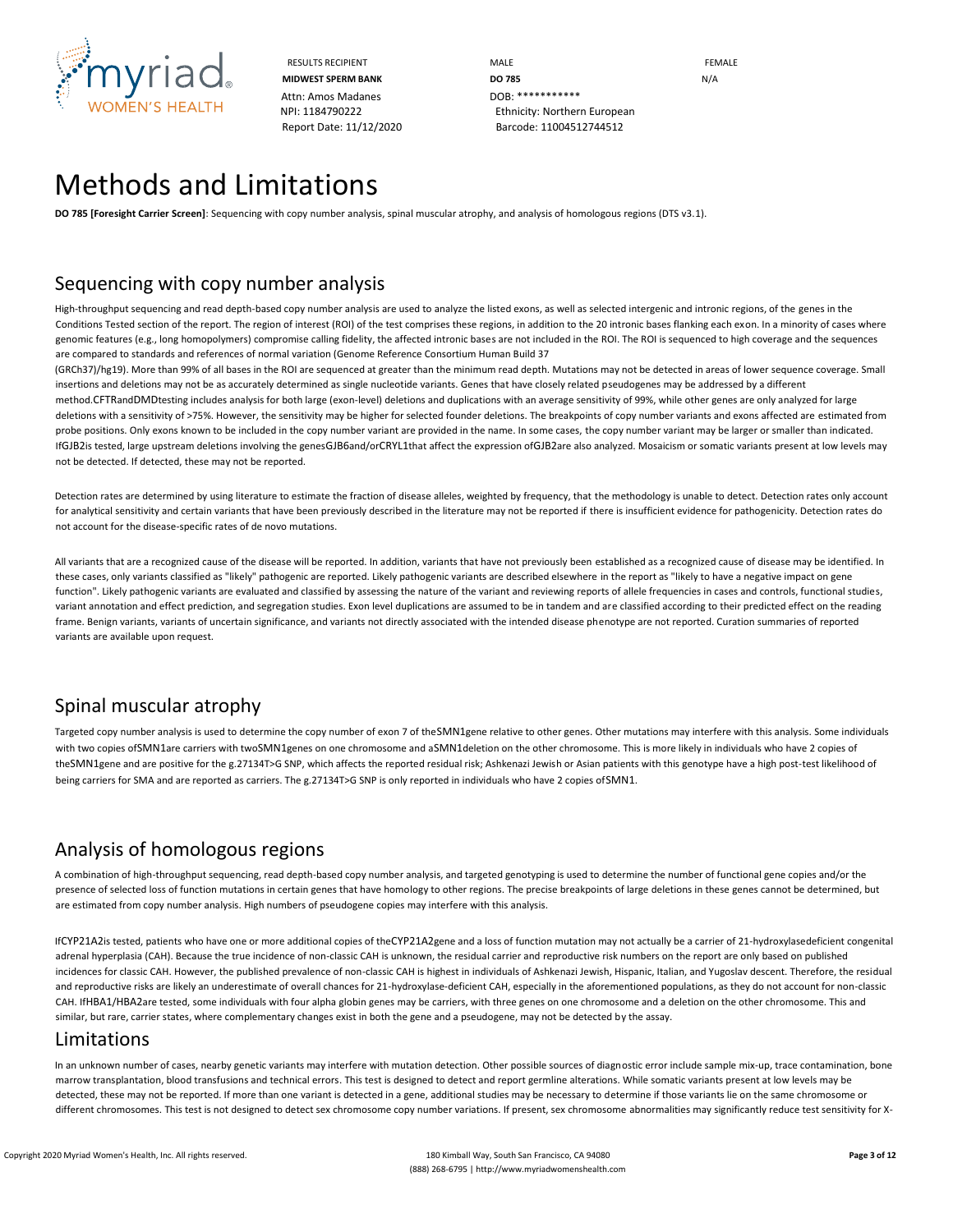

Attn: Amos Madanes **DOB:** \*\*\*\*\*\*\*\*\*\*\*\*\*

RESULTS RECIPIENT **MALE** MALE **MALE EEMALE MIDWEST SPERM BANK DO 785** N/A NPI: 1184790222 Ethnicity: Northern European Report Date: 11/12/2020 Barcode: 11004512744512

linked conditions. Residual and reproductive risks provided assume a normal karyotype. Risks for individuals with abnormal karyotypes may be different. The test does not fully address all inherited forms of intellectual disability, birth defects and genetic disease. A family history of any of these conditions may warrant additional evaluation. Furthermore, not all mutations will be identified in the genes analyzed and additional testing may be beneficial for some patients. For example, individuals of African, Southeast Asian, and Mediterranean ancestry are at increased risk for being carriers for hemoglobinopathies, which can be identified by CBC and hemoglobin electrophoresis or HPLC (ACOG Practice Bulletin No. 78. Obstet.Gynecol. 2007;109:229-37).

This test was developed and its performance characteristics determined by Myriad Women's Health, Inc. It has not been cleared or approved by the US Food and Drug Administration (FDA). The FDA does not require this test to go through premarket review. This test is used for clinical purposes. It should not be regarded as investigational or for research. This laboratory is certified under the Clinical Laboratory Improvement Amendments of 1988 (CLIA) as qualified to perform high-complexity clinical testing. These results are adjunctive to the ordering physician's evaluation. CLIA Number: **#05D1102604**.

#### Resources

GENOME CONNECT | http://www.genomeconnect.org

Patients can share their reports via research registries such as Genome Connect, an online research registry working to build the knowledge base about genetics and health. Genome Connect provides patients, physicians, and researchers an opportunity to share genetic information to support the study of the impact of genetic variation on health conditions.

#### **SENIOR LABORATORY DIRECTOR**

Salk si

Jack Ji, PhD, FACMG

Report content approved by Jack Ji, PhD, FACMG on Nov 12, 2020

# Conditions Tested

**11-beta-hydroxylase-deficient Congenital Adrenal Hyperplasia** - **Gene:** CYP11B1. Autosomal Recessive. Sequencing with copy number analysis. **Exons:**

NM\_000497:1-9. **Detection Rate:** Northern European 94%. **6-pyruvoyl-tetrahydropterin Synthase Deficiency** - **Gene:** PTS. Autosomal Recessive. Sequencing with copy number analysis. **Exons:** NM\_000317:1-6.

**Detection Rate:** Northern European >99%.

**ABCC8-related Familial Hyperinsulinism** - **Gene:** ABCC8. Autosomal Recessive. Sequencing with copy number analysis. **Exons:** NM\_000352:1-39. **Detection Rate:** Northern European >99%.

**Adenosine Deaminase Deficiency** - **Gene:** ADA. Autosomal Recessive. Sequencing with copy number analysis. **Exons:** NM\_000022:1-12. **Detection Rate:** Northern European >99%. **Alpha Thalassemia, HBA1/HBA2-related** - **Genes:** HBA1, HBA2. Autosomal Recessive. Analysis of homologous regions. **Variants (13):** -(alpha)20.5, --BRIT, -MEDI, -- MEDII, --SEA, --THAI or --FIL, -alpha3.7, -alpha4.2, HBA1+HBA2 deletion, Hb Constant Spring, anti3.7, anti4.2, del HS-40. **Detection Rate:** Unknown due to rarity of disease. **Alpha-mannosidosis** - **Gene:** MAN2B1. Autosomal Recessive. Sequencing with copy number analysis. **Exons:** NM\_000528:1-23. **Detection Rate:** Northern European >99%. **Alpha-sarcoglycanopathy** - **Gene:** SGCA. Autosomal Recessive. Sequencing with copy number analysis. **Exons:** NM\_000023:1-9. **Detection Rate:** Northern European >99%. **Alstrom Syndrome** - **Gene:** ALMS1. Autosomal Recessive. Sequencing with copy number analysis. **Exons:** NM\_015120:1-23. **Detection Rate:** Northern European >99%. **AMT-related Glycine Encephalopathy** - **Gene:** AMT. Autosomal Recessive. Sequencing with copy number analysis. **Exons:** NM\_000481:1-9. **Detection Rate:** Northern European >99%.

**Andermann Syndrome** - **Gene:** SLC12A6. Autosomal Recessive. Sequencing with copy number analysis. **Exons:** NM\_133647:1-25. **Detection Rate:** Northern European >99%. **Argininemia** - **Gene:** ARG1. Autosomal Recessive. Sequencing with copy number analysis. **Exons:** NM\_000045:1-8. **Detection Rate:** Northern European 97%. **Argininosuccinic Aciduria**  - **Gene:** ASL. Autosomal Recessive. Sequencing with copy number analysis. **Exons:**  NM\_001024943:1-16. **Detection Rate:** Northern European >99%.

**Aspartylglucosaminuria** - **Gene:** AGA. Autosomal Recessive. Sequencing with copy number analysis. **Exons:** NM\_000027:1-9. **Detection Rate:** Northern European >99%. **Ataxia with Vitamin E Deficiency** - **Gene:** TTPA. Autosomal Recessive. Sequencing with copy

number analysis. **Exons:** NM\_000370:1-5. **Detection Rate:** Northern European >99%. **Ataxia-telangiectasia** - **Gene:** ATM. Autosomal Recessive. Sequencing with copy number analysis. **Exons:** NM\_000051:2-63. **Detection Rate:** Northern European 98%. **ATP7A-related Disorders** - **Gene:** ATP7A. X-linked Recessive. Sequencing with copy number analysis. **Exons:** NM\_000052:2-23. **Detection Rate:** Northern European 96%. **Autoimmune Polyglandular Syndrome Type 1** - **Gene:** AIRE. Autosomal Recessive. Sequencing with copy number analysis. **Exons:** NM\_000383:1-14. **Detection Rate:** Northern European >99%.

**Autosomal Recessive Osteopetrosis Type 1** - **Gene:** TCIRG1. Autosomal Recessive. Sequencing with copy number analysis. **Exons:** NM\_006019:2-20. **Detection Rate:** Northern European >99%.

**Autosomal Recessive Polycystic Kidney Disease, PKHD1-related** - **Gene:** PKHD1. Autosomal Recessive. Sequencing with copy number analysis. **Exons:** NM\_138694:2-67. **Detection Rate:** Northern European >99%.

**Autosomal Recessive Spastic Ataxia of Charlevoix-Saguenay** - **Gene:** SACS. Autosomal Recessive. Sequencing with copy number analysis. **Exons:** NM\_014363:2-10. **Detection Rate:** Northern European 99%.

**Bardet-Biedl Syndrome, BBS1-related** - **Gene:** BBS1. Autosomal Recessive. Sequencing with copy number analysis. **Exons:** NM\_024649:1-17. **Detection Rate:** Northern European >99%.

**Bardet-Biedl Syndrome, BBS10-related** - **Gene:** BBS10. Autosomal Recessive. Sequencing with copy number analysis. **Exons:** NM\_024685:1-2. **Detection Rate:** Northern European >99%.

**Bardet-Biedl Syndrome, BBS12-related** - **Gene:** BBS12. Autosomal Recessive. Sequencing with copy number analysis. **Exon:** NM\_152618:2. **Detection Rate:** Northern European >99%.

**Bardet-Biedl Syndrome, BBS2-related** - **Gene:** BBS2. Autosomal Recessive.

Sequencing with copy number analysis. **Exons:** NM\_031885:1-17. **Detection Rate:** Northern European >99%.

**BCS1L-related Disorders** - **Gene:** BCS1L. Autosomal Recessive. Sequencing with copy number analysis. **Exons:** NM\_004328:3-9. **Detection Rate:** Northern European >99%.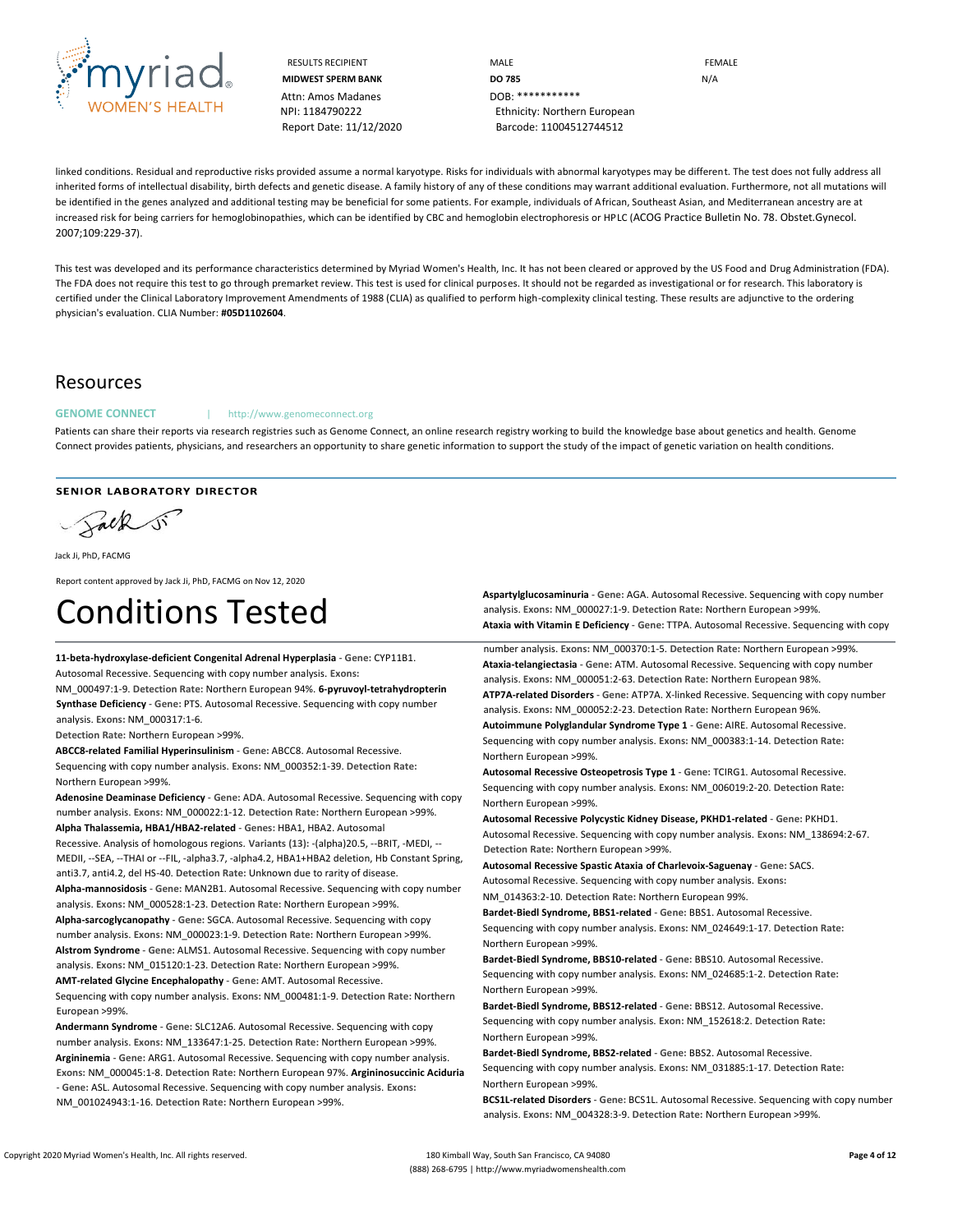

Attn: Amos Madanes **DOB:** \*\*\*\*\*\*\*\*\*\*\*\*

**Beta-sarcoglycanopathy** - **Gene:** SGCB. Autosomal Recessive. Sequencing with copy number analysis. **Exons:** NM\_000232:1-6. **Detection Rate:** Northern European >99%. **Biotinidase Deficiency** - **Gene:** BTD. Autosomal Recessive. Sequencing with copy number analysis. **Exons:** NM\_000060:1-4. **Detection Rate:** Northern European >99%. **Bloom Syndrome** - **Gene:** BLM. Autosomal Recessive. Sequencing with copy number analysis. **Exons:** NM\_000057:2-22. **Detection Rate:** Northern European >99%. **Calpainopathy** - **Gene:** CAPN3. Autosomal Recessive. Sequencing with copy number analysis.

**Exons:** NM\_000070:1-24. **Detection Rate:** Northern European >99%. **Canavan Disease** - **Gene:** ASPA. Autosomal Recessive. Sequencing with copy number

analysis. **Exons:** NM\_000049:1-6. **Detection Rate:** Northern European 98%. **Carbamoylphosphate Synthetase I Deficiency** - **Gene:** CPS1. Autosomal Recessive. Sequencing with copy number analysis. **Exons:** NM\_001875:1-38. **Detection Rate:** Northern European >99%.

**Carnitine Palmitoyltransferase IA Deficiency** - **Gene:** CPT1A. Autosomal Recessive. Sequencing with copy number analysis. **Exons:** NM\_001876:2-19. **Detection Rate:** Northern European >99%.

**Carnitine Palmitoyltransferase II Deficiency** - **Gene:** CPT2. Autosomal Recessive. Sequencing with copy number analysis. **Exons:** NM\_000098:1-5. **Detection Rate:** Northern European >99%.

**Cartilage-hair Hypoplasia** - **Gene:** RMRP. Autosomal Recessive. Sequencing with copy number analysis. **Exon:** NR\_003051:1. **Detection Rate:** Northern European >99%. **Cerebrotendinous Xanthomatosis** - **Gene:** CYP27A1. Autosomal Recessive.

Sequencing with copy number analysis. **Exons:** NM\_000784:1-9. **Detection Rate:** Northern European >99%.

**Citrullinemia Type 1** - **Gene:** ASS1. Autosomal Recessive. Sequencing with copy number analysis. **Exons:** NM\_000050:3-16. **Detection Rate:** Northern European >99%.

**CLN3-related Neuronal Ceroid Lipofuscinosis** - **Gene:** CLN3. Autosomal Recessive. Sequencing with copy number analysis. **Exons:** NM\_001042432:2-16. **Detection Rate:**  Northern European >99%.

**CLN5-related Neuronal Ceroid Lipofuscinosis** - **Gene:** CLN5. Autosomal Recessive. Sequencing with copy number analysis. **Exons:** NM\_006493:1-4. **Detection Rate:** Northern European >99%.

**CLN6-related Neuronal Ceroid Lipofuscinosis** - **Gene:** CLN6. Autosomal Recessive. Sequencing with copy number analysis. **Exons:** NM\_017882:1-7. **Detection Rate:** Northern European >99%.

**CLN8-related Neuronal Ceroid Lipofuscinosis** - **Gene:** CLN8. Autosomal Recessive. Sequencing with copy number analysis. **Exons:** NM\_018941:2-3. **Detection Rate:** Northern European >99%.

**Cohen Syndrome** - **Gene:** VPS13B. Autosomal Recessive. Sequencing with copy number analysis. **Exons:** NM\_017890:2-62. **Detection Rate:** Northern European 97%.

**COL4A3-related Alport Syndrome** - **Gene:** COL4A3. Autosomal Recessive. Sequencing with copy number analysis. **Exons:** NM\_000091:1-52. **Detection Rate:**

**COL4A4-related Alport Syndrome** - **Gene:** COL4A4. Autosomal Recessive. Sequencing with copy number analysis. **Exons:** NM\_000092:2-48. **Detection Rate:** Northern European 98%.

**Combined Pituitary Hormone Deficiency, PROP1-related** - **Gene:** PROP1. Autosomal Recessive. Sequencing with copy number analysis. **Exons:** NM\_006261:1-3. **Detection Rate:** Northern European >99%.

**Congenital Adrenal Hyperplasia, CYP21A2-related** - **Gene:** CYP21A2. Autosomal Recessive. Analysis of homologous regions. **Variants (13):** CYP21A2 deletion, CYP21A2 duplication, CYP21A2 triplication, G111Vfs\*21, I173N, L308Ffs\*6, P31L, Q319\*, Q319\*+CYP21A2dup, R357W, V282L, [I237N;V238E;M240K], c.293-13C>G. **Detection Rate:** Northern European 96%.

**Congenital Disorder of Glycosylation Type Ia** - **Gene:** PMM2. Autosomal Recessive. Sequencing with copy number analysis. **Exons:** NM\_000303:1-8. **Detection Rate:** Northern European >99%.

**Congenital Disorder of Glycosylation Type Ic** - **Gene:** ALG6. Autosomal Recessive. Sequencing with copy number analysis. **Exons:** NM\_013339:2-15. **Detection Rate:** Northern European >99%.

**Congenital Disorder of Glycosylation, MPI-related** - **Gene:** MPI. Autosomal Recessive. Sequencing with copy number analysis. **Exons:** NM\_002435:1-8. **Detection Rate:** Northern European >99%.

RESULTS RECIPIENT **And CONTACT CONTROLLER CONTROLLER CONTROLLER CONTROLLER CONTROLLER CONTROLLER CONTROLLER CONTROLLER MIDWEST SPERM BANK DO 785** N/A NPI: 1184790222 Ethnicity: Northern European Report Date: 11/12/2020 Barcode: 11004512744512

> **Costeff Optic Atrophy Syndrome** - **Gene:** OPA3. Autosomal Recessive. Sequencing with copy number analysis. **Exons:** NM\_025136:1-2. **Detection Rate:** Northern European >99%. **Cystic Fibrosis** - **Gene:** CFTR. Autosomal Recessive. Sequencing with copy number analysis. **Exons:** NM\_000492:1-27. IVS8-5T allele analysis is only reported in the presence of the R117H mutation. **Detection Rate:** Northern European >99%. **Cystinosis** - **Gene:** CTNS. Autosomal Recessive. Sequencing with copy number analysis. **Exons:** NM\_004937:3-12. **Detection Rate:** Northern European >99%.

**D-bifunctional Protein Deficiency** - **Gene:** HSD17B4. Autosomal Recessive. Sequencing with copy number analysis. **Exons:** NM\_000414:1-24. **Detection Rate:** Northern European 98%.

**Delta-sarcoglycanopathy** - **Gene:** SGCD. Autosomal Recessive. Sequencing with copy number analysis. **Exons:** NM\_000337:2-9. **Detection Rate:** Northern European 99%. **Dihydrolipoamide Dehydrogenase Deficiency** - **Gene:** DLD. Autosomal Recessive. Sequencing with copy number analysis. **Exons:** NM\_000108:1-14. **Detection Rate:** Northern European >99%.

**Dysferlinopathy** - **Gene:** DYSF. Autosomal Recessive. Sequencing with copy number analysis. **Exons:** NM\_003494:1-55. **Detection Rate:** Northern European 98%.

**Dystrophinopathy (Including Duchenne/Becker Muscular Dystrophy)** - **Gene:** DMD. X-linked Recessive. Sequencing with copy number analysis. **Exons:** NM\_004006:1-79. **Detection Rate:** Northern European >99%.

**ERCC6-related Disorders** - **Gene:** ERCC6. Autosomal Recessive. Sequencing with copy number analysis. **Exons:** NM\_000124:2-21. **Detection Rate:** Northern European 99%. **ERCC8-related Disorders** - **Gene:** ERCC8. Autosomal Recessive. Sequencing with copy number analysis. **Exons:** NM\_000082:1-12. **Detection Rate:** Northern European 95%. **EVC-related Ellis-van Creveld Syndrome** - **Gene:** EVC. Autosomal Recessive.

Sequencing with copy number analysis. **Exons:** NM\_153717:1-21. **Detection Rate:** Northern European 96%.

**EVC2-related Ellis-van Creveld Syndrome** - **Gene:** EVC2. Autosomal Recessive. Sequencing with copy number analysis. **Exons:** NM\_147127:1-22. **Detection Rate:** Northern European >99%.

**Fabry Disease** - **Gene:** GLA. X-linked Recessive. Sequencing with copy number analysis. **Exons:** NM\_000169:1-7. **Detection Rate:** Northern European 98%. **Familial Dysautonomia** - **Gene:** IKBKAP. Autosomal Recessive. Sequencing with copy number analysis. **Exons:**  NM\_003640:2-37. **Detection Rate:** Northern European >99%.

**Familial Mediterranean Fever** - **Gene:** MEFV. Autosomal Recessive. Sequencing with copy number analysis. **Exons:** NM\_000243:1-10. **Detection Rate:** Northern European >99%. **Fanconi Anemia Complementation Group A** - **Gene:** FANCA. Autosomal Recessive. Sequencing with copy number analysis. **Exons:** NM\_000135:1-43. **Detection Rate:** Northern European 92%.

**Fanconi Anemia, FANCC-related** - **Gene:** FANCC. Autosomal Recessive. Sequencing with copy number analysis. **Exons:** NM\_000136:2-15. **Detection Rate:** Northern European >99%.

**FKRP-related Disorders** - **Gene:** FKRP. Autosomal Recessive. Sequencing with copy number analysis. **Exon:** NM\_024301:4. **Detection Rate:** Northern European >99%. **FKTN-related Disorders** - **Gene:** FKTN. Autosomal Recessive. Sequencing with copy number analysis. **Exons:** NM\_001079802:3-11. **Detection Rate:** Northern European >99%.

**Free Sialic Acid Storage Disorders** - **Gene:** SLC17A5. Autosomal Recessive. Sequencing with copy number analysis. **Exons:** NM\_012434:1-11. **Detection Rate:** Northern European 98%.

**Galactokinase Deficiency** - **Gene:** GALK1. Autosomal Recessive. Sequencing with copy number analysis. **Exons:** NM\_000154:1-8. **Detection Rate:** Northern European >99%. **Galactosemia** - **Gene:** GALT. Autosomal Recessive. Sequencing with copy number analysis. **Exons:** NM\_000155:1-11. **Detection Rate:** Northern European >99%. **Gammasarcoglycanopathy** - **Gene:** SGCG. Autosomal Recessive. Sequencing with copy number analysis. **Exons:** NM\_000231:2-8. **Detection Rate:** Northern European 88%.

**Gaucher Disease** - **Gene:** GBA. Autosomal Recessive. Analysis of homologous regions. **Variants (10):** D409V, D448H, IVS2+1G>A, L444P, N370S, R463C, R463H, R496H, V394L, p.L29Afs\*18. **Detection Rate:** Northern European 60%.

**GJB2-related DFNB1 Nonsyndromic Hearing Loss and Deafness** - **Gene:** GJB2. Autosomal Recessive. Sequencing with copy number analysis. **Exons:**

NM\_004004:1-2. **Detection Rate:** Northern European >99%.

**GLB1-related Disorders** - **Gene:** GLB1. Autosomal Recessive. Sequencing with copy number analysis. **Exons:** NM\_000404:1-16. **Detection Rate:** Northern European >99%. **GLDC-related Glycine Encephalopathy** - **Gene:** GLDC. Autosomal Recessive.

Northern European 97%.

Copyright 2020 Myriad Women's Health, Inc. All rights reserved. 180 Kimball Way, South San Francisco, CA 94080 **Page 5 of 12** (888) 268-6795 | http://www.myriadwomenshealth.com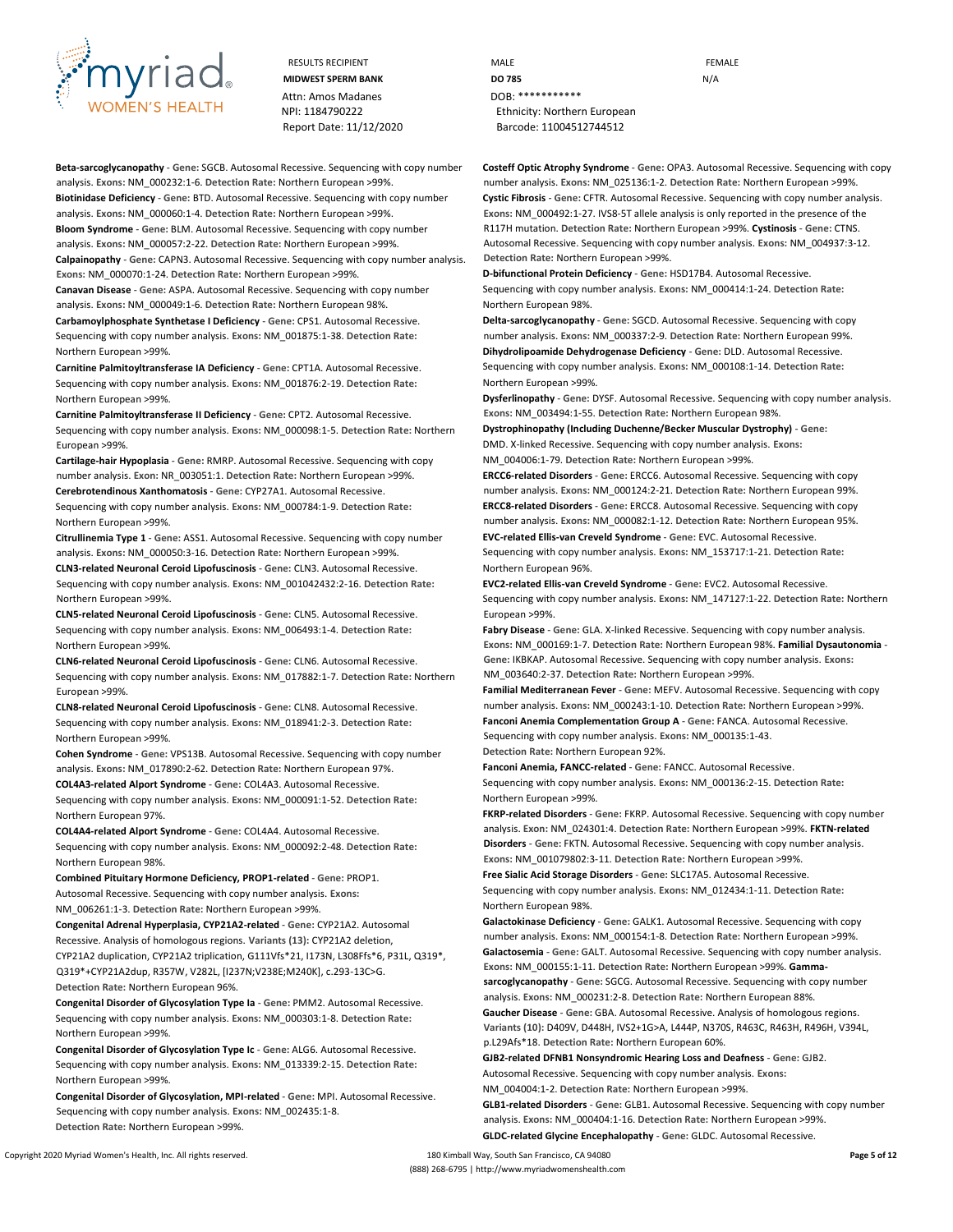

RESULTS RECIPIENT **MALE MALE EXAMPLE** Attn: Amos Madanes **DOB:** \*\*\*\*\*\*\*\*\*\*\*\*

Sequencing with copy number analysis. **Exons:** NM\_000170:1-25. **Detection Rate:** Northern European 94%.

**Glutaric Acidemia, GCDH-related** - **Gene:** GCDH. Autosomal Recessive.

Sequencing with copy number analysis. **Exons:** NM\_000159:2-12. **Detection Rate:** Northern European >99%.

**Glycogen Storage Disease Type Ia** - **Gene:** G6PC. Autosomal Recessive. Sequencing with copy number analysis. **Exons:** NM\_000151:1-5. **Detection Rate:** Northern European >99%.

**Glycogen Storage Disease Type Ib** - **Gene:** SLC37A4. Autosomal Recessive. Sequencing with copy number analysis. **Exons:** NM\_001164277:3-11. **Detection Rate:** Northern European >99%.

**Glycogen Storage Disease Type III** - **Gene:** AGL. Autosomal Recessive. Sequencing with copy number analysis. **Exons:** NM\_000642:2-34. **Detection Rate:** Northern European >99%. **GNE Myopathy** - **Gene:** GNE. Autosomal Recessive. Sequencing with copy number analysis. **Exons:** NM\_001128227:1-12. **Detection Rate:** Northern European >99%. **GNPTAB-related Disorders** - **Gene:** GNPTAB. Autosomal Recessive. Sequencing with copy number analysis. **Exons:** NM\_024312:1-21. **Detection Rate:** Northern European >99%.

**HADHA-related Disorders** - **Gene:** HADHA. Autosomal Recessive. Sequencing with copy number analysis. **Exons:** NM\_000182:1-20. **Detection Rate:** Northern European >99%. **Hb Beta Chain-related Hemoglobinopathy (Including Beta Thalassemia and Sickle Cell Disease)** - **Gene:** HBB. Autosomal Recessive. Sequencing with copy number analysis. **Exons:**  NM\_000518:1-3. **Detection Rate:** Northern European >99%. **Hereditary Fructose Intolerance** - **Gene:** ALDOB. Autosomal Recessive. Sequencing with copy number analysis. **Exons:** NM\_000035:2-9. **Detection Rate:** Northern European >99%.

**Herlitz Junctional Epidermolysis Bullosa, LAMB3-related** - **Gene:** LAMB3. Autosomal Recessive. Sequencing with copy number analysis. **Exons:** NM\_000228:2-23. **Detection Rate:** Northern European >99%.

**Hexosaminidase A Deficiency (Including Tay-Sachs Disease)** - **Gene:** HEXA. Autosomal Recessive. Sequencing with copy number analysis. **Exons:** NM\_000520:1-14. **Detection Rate:** Northern European >99%. **HMG-CoA Lyase Deficiency** - **Gene:** HMGCL. Autosomal Recessive. Sequencing with copy number analysis. **Exons:** NM\_000191:1-9. **Detection Rate:** Northern European 98%. **Holocarboxylase Synthetase Deficiency** - **Gene:** HLCS. Autosomal Recessive. Sequencing with copy number analysis. **Exons:** NM\_000411:4-12. **Detection Rate:** Northern European >99%.

**Homocystinuria, CBS-related** - **Gene:** CBS. Autosomal Recessive. Sequencing with copy number analysis. **Exons:** NM\_000071:3-17. **Detection Rate:** Northern European >99%. **Hydrolethalus Syndrome** - **Gene:** HYLS1. Autosomal Recessive. Sequencing with copy number analysis. **Exon:** NM\_145014:4. **Detection Rate:** Northern European >99%. **Hypophosphatasia** - **Gene:** ALPL. Autosomal Recessive. Sequencing with copy number analysis. **Exons:** NM\_000478:2-12. **Detection Rate:** Northern European >99%. **Isovaleric Acidemia** - **Gene:** IVD. Autosomal Recessive. Sequencing with copy number analysis. **Exons:** NM\_002225:1-12. **Detection Rate:** Northern European >99%. **Joubert Syndrome 2** - **Gene:** TMEM216. Autosomal Recessive. Sequencing with copy number analysis. **Exons:** NM\_001173990:1-5. **Detection Rate:** Northern European >99%. **Junctional Epidermolysis Bullosa, LAMA3-related** - **Gene:** LAMA3. Autosomal Recessive. Sequencing with copy number analysis. **Exons:** NM\_000227:1-38.

**Detection Rate:** Northern European >99%.

**Junctional Epidermolysis Bullosa, LAMC2-related** - **Gene:** LAMC2. Autosomal Recessive. Sequencing with copy number analysis. **Exons:** NM\_005562:1-23. **Detection Rate:** Northern European >99%.

**KCNJ11-related Familial Hyperinsulinism** - **Gene:** KCNJ11. Autosomal Recessive. Sequencing with copy number analysis. **Exon:** NM\_000525:1. **Detection Rate:** Northern European >99%.

**Krabbe Disease** - **Gene:** GALC. Autosomal Recessive. Sequencing with copy number analysis. **Exons:** NM\_000153:1-17. **Detection Rate:** Northern European >99%.

**LAMA2-related Muscular Dystrophy** - **Gene:** LAMA2. Autosomal Recessive. Sequencing with copy number analysis. **Exons:** NM\_000426:1-65. **Detection Rate:** Northern European >99%.

**Leigh Syndrome, French-Canadian Type** - **Gene:** LRPPRC. Autosomal Recessive. Sequencing with copy number analysis. **Exons:** NM\_133259:1-38. **Detection Rate:** Northern European >99%.

**Lipoid Congenital Adrenal Hyperplasia** - **Gene:** STAR. Autosomal Recessive. Sequencing with copy number analysis. **Exons:** NM\_000349:1-7. **Detection Rate:**

**MIDWEST SPERM BANK DO 785** N/A NPI: 1184790222 Ethnicity: Northern European Report Date: 11/12/2020 Barcode: 11004512744512

Northern European >99%.

**Lysosomal Acid Lipase Deficiency** - **Gene:** LIPA. Autosomal Recessive. Sequencing with copy number analysis. **Exons:** NM\_000235:2-10. **Detection Rate:** Northern European >99%. **Maple Syrup Urine Disease Type Ia** - **Gene:** BCKDHA. Autosomal Recessive.

Sequencing with copy number analysis. **Exons:** NM\_000709:1-9. **Detection Rate:** Northern European >99%.

**Maple Syrup Urine Disease Type Ib** - **Gene:** BCKDHB. Autosomal Recessive. Sequencing with copy number analysis. **Exons:** NM\_183050:1-10. **Detection Rate:** Northern European >99%.

**Maple Syrup Urine Disease Type II** - **Gene:** DBT. Autosomal Recessive. Sequencing with copy number analysis. **Exons:** NM\_001918:1-11. **Detection Rate:** Northern European 96%.

**Medium Chain Acyl-CoA Dehydrogenase Deficiency** - **Gene:** ACADM. Autosomal Recessive. Sequencing with copy number analysis. **Exons:** NM\_000016:1-12.

**Detection Rate:** Northern European >99%.

**Megalencephalic Leukoencephalopathy with Subcortical Cysts** - **Gene:** MLC1.

Autosomal Recessive. Sequencing with copy number analysis. **Exons:**

NM\_015166:2-12. **Detection Rate:** Northern European >99%.

**Metachromatic Leukodystrophy** - **Gene:** ARSA. Autosomal Recessive. Sequencing with copy number analysis. **Exons:** NM\_000487:1-8. **Detection Rate:** Northern European >99%.

**Methylmalonic Acidemia, cblA Type** - **Gene:** MMAA. Autosomal Recessive. Sequencing with copy number analysis. **Exons:** NM\_172250:2-7. **Detection Rate:** Northern European >99%.

**Methylmalonic Acidemia, cblB Type** - **Gene:** MMAB. Autosomal Recessive. Sequencing with copy number analysis. **Exons:** NM\_052845:1-9. **Detection Rate:** Northern European >99%.

**Methylmalonic Aciduria and Homocystinuria, cblC Type** - **Gene:** MMACHC. Autosomal Recessive. Sequencing with copy number analysis. **Exons:** NM\_015506:1-4. **Detection Rate:** Northern European >99%. **MKS1-related Disorders** -

**Gene:** MKS1. Autosomal Recessive. Sequencing with copy number analysis. **Exons:**  NM\_017777:1-18. **Detection Rate:** Northern European >99%.

**Mucolipidosis III Gamma** - **Gene:** GNPTG. Autosomal Recessive. Sequencing with copy number analysis. **Exons:** NM\_032520:1-11. **Detection Rate:** Northern European >99%. **Mucolipidosis IV** - **Gene:** MCOLN1. Autosomal Recessive. Sequencing with copy number analysis. **Exons:** NM\_020533:1-14. **Detection Rate:** Northern European >99%. **Mucopolysaccharidosis Type I** - **Gene:** IDUA. Autosomal Recessive. Sequencing with copy number analysis. **Exons:** NM\_000203:1-14. **Detection Rate:** Northern European >99%. **Mucopolysaccharidosis Type II** - **Gene:** IDS. X-linked Recessive. Sequencing with copy number analysis. **Exons:** NM\_000202:1-9. **Detection Rate:** Northern European 88%. **Mucopolysaccharidosis Type IIIA** - **Gene:** SGSH. Autosomal Recessive. Sequencing with copy

number analysis. **Exons:** NM\_000199:1-8. **Detection Rate:** Northern European >99%. **Mucopolysaccharidosis Type IIIB** - **Gene:** NAGLU. Autosomal Recessive. Sequencing with copy number analysis. **Exons:** NM\_000263:1-6. **Detection Rate:**

Northern European >99%.

**Mucopolysaccharidosis Type IIIC** - **Gene:** HGSNAT. Autosomal Recessive. Sequencing with copy number analysis. **Exons:** NM\_152419:1-18. **Detection Rate:** Northern European >99%.

**MUT-related Methylmalonic Acidemia** - **Gene:** MUT. Autosomal Recessive. Sequencing with copy number analysis. **Exons:** NM\_000255:2-13. **Detection Rate:** Northern European >99%.

**MYO7A-related Disorders** - **Gene:** MYO7A. Autosomal Recessive. Sequencing with copy number analysis. **Exons:** NM\_000260:2-49. **Detection Rate:** Northern European >99%. **NEB-related Nemaline Myopathy** - **Gene:** NEB. Autosomal Recessive. Sequencing with copy number analysis. **Exons:** NM\_001271208:3-80,117-183. **Detection Rate:** Northern European 92%.

**Nephrotic Syndrome, NPHS1-related** - **Gene:** NPHS1. Autosomal Recessive. Sequencing with copy number analysis. **Exons:** NM\_004646:1-29. **Detection Rate:** Northern European >99%.

**Nephrotic Syndrome, NPHS2-related** - **Gene:** NPHS2. Autosomal Recessive. Sequencing with copy number analysis. **Exons:** NM\_014625:1-8. **Detection Rate:** Northern European >99%.

**Niemann-Pick Disease Type C1** - **Gene:** NPC1. Autosomal Recessive. Sequencing with copy number analysis. **Exons:** NM\_000271:1-25. **Detection Rate:** Northern European >99%.

Copyright 2020 Myriad Women's Health, Inc. All rights reserved. 180 Kimball Way, South San Francisco, CA 94080 **Page 6 of 12**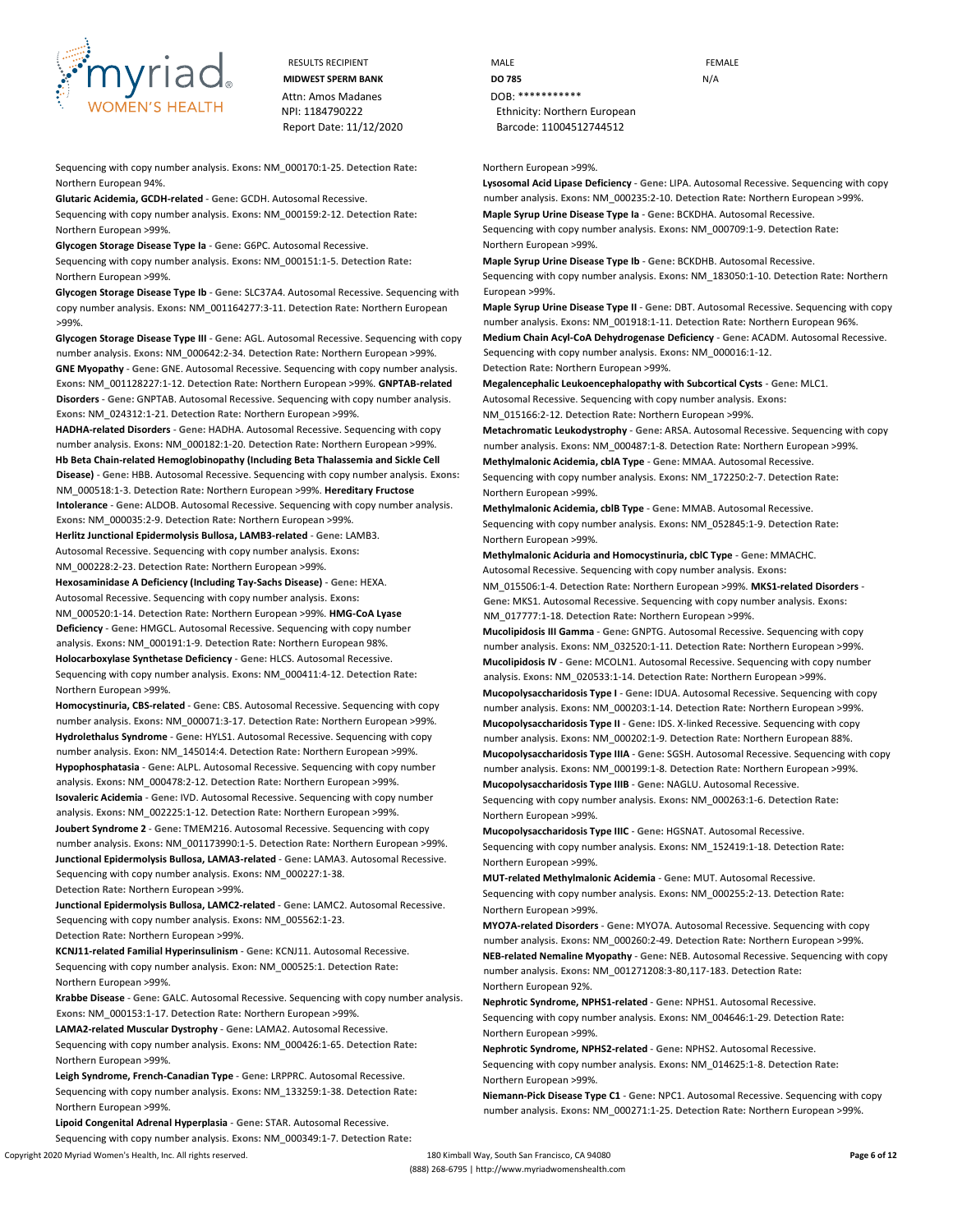

Attn: Amos Madanes **DOB:** \*\*\*\*\*\*\*\*\*\*\*\* Report Date: 11/12/2020 Barcode: 11004512744512

**Niemann-Pick Disease Type C2** - **Gene:** NPC2. Autosomal Recessive. Sequencing with copy number analysis. **Exons:** NM\_006432:1-5. **Detection Rate:** Northern European >99%. **Niemann-Pick Disease, SMPD1-related** - **Gene:** SMPD1. Autosomal Recessive. Sequencing with copy number analysis. **Exons:** NM\_000543:1-6. **Detection Rate:** Northern European >99%.

**Nijmegen Breakage Syndrome** - **Gene:** NBN. Autosomal Recessive. Sequencing with copy number analysis. **Exons:** NM\_002485:1-16. **Detection Rate:** Northern European >99%. **Ornithine Transcarbamylase Deficiency** - **Gene:** OTC. X-linked Recessive.

Sequencing with copy number analysis. **Exons:** NM\_000531:1-10. **Detection Rate:** Northern European 97%.

**PCCA-related Propionic Acidemia** - **Gene:** PCCA. Autosomal Recessive. Sequencing with copy number analysis. **Exons:** NM\_000282:1-24. **Detection Rate:** Northern European 95%.

**PCCB-related Propionic Acidemia** - **Gene:** PCCB. Autosomal Recessive. Sequencing with copy number analysis. **Exons:** NM\_000532:1-15. **Detection Rate:** Northern European >99%. **PCDH15-related Disorders** - **Gene:** PCDH15. Autosomal Recessive. Sequencing with copy number analysis. **Exons:** NM\_033056:2-33. **Detection Rate:** Northern European 93%. **Pendred Syndrome** - **Gene:** SLC26A4. Autosomal Recessive. Sequencing with copy number analysis. **Exons:** NM\_000441:2-21. **Detection Rate:** Northern European >99%. **Peroxisome Biogenesis Disorder Type 1** - **Gene:** PEX1. Autosomal Recessive. Sequencing with copy number analysis. **Exons:** NM\_000466:1-24. **Detection Rate:** Northern European >99%.

**Peroxisome Biogenesis Disorder Type 3** - **Gene:** PEX12. Autosomal Recessive. Sequencing with copy number analysis. **Exons:** NM\_000286:1-3. **Detection Rate:** Northern European >99%.

**Peroxisome Biogenesis Disorder Type 4** - **Gene:** PEX6. Autosomal Recessive. Sequencing with copy number analysis. **Exons:** NM\_000287:1-17. **Detection Rate:** Northern European 97%.

**Peroxisome Biogenesis Disorder Type 5** - **Gene:** PEX2. Autosomal Recessive. Sequencing with copy number analysis. **Exon:** NM\_000318:4. **Detection Rate:** Northern European >99%.

**Peroxisome Biogenesis Disorder Type 6** - **Gene:** PEX10. Autosomal Recessive. Sequencing with copy number analysis. **Exons:** NM\_153818:1-6. **Detection Rate:** Northern European >99%.

**Phenylalanine Hydroxylase Deficiency** - **Gene:** PAH. Autosomal Recessive. Sequencing with copy number analysis. **Exons:** NM\_000277:1-13. **Detection Rate:** Northern European >99%.

**POMGNT-related Disorders** - **Gene:** POMGNT1. Autosomal Recessive. Sequencing with copy number analysis. **Exons:** NM\_017739:2-22. **Detection Rate:** Northern European 96%. **Pompe Disease** - **Gene:** GAA. Autosomal Recessive. Sequencing with copy number analysis. **Exons:** NM\_000152:2-20. **Detection Rate:** Northern European 98%.

**PPT1-related Neuronal Ceroid Lipofuscinosis** - **Gene:** PPT1. Autosomal Recessive. Sequencing with copy number analysis. **Exons:** NM\_000310:1-9. **Detection Rate:** Northern European >99%.

**Primary Carnitine Deficiency** - **Gene:** SLC22A5. Autosomal Recessive. Sequencing with copy number analysis. **Exons:** NM\_003060:1-10. **Detection Rate:** Northern European >99%. **Primary Hyperoxaluria Type 1** - **Gene:** AGXT. Autosomal Recessive. Sequencing with copy number analysis. **Exons:** NM\_000030:1-11. **Detection Rate:** Northern European >99%. **Primary Hyperoxaluria Type 2** - **Gene:** GRHPR. Autosomal Recessive. Sequencing with copy number analysis. **Exons:** NM\_012203:1-9. **Detection Rate:** Northern European >99%. **Primary Hyperoxaluria Type 3** - **Gene:** HOGA1. Autosomal Recessive. Sequencing with copy number analysis. **Exons:** NM\_138413:1-7. **Detection Rate:** Northern European >99%. **Pycnodysostosis** - **Gene:** CTSK. Autosomal Recessive. Sequencing with copy number analysis. **Exons:** NM\_000396:2-8. **Detection Rate:** Northern European >99%.

**Pyruvate Carboxylase Deficiency** - **Gene:** PC. Autosomal Recessive. Sequencing with copy number analysis. **Exons:** NM\_000920:3-22. **Detection Rate:** Northern European >99%. **Rhizomelic Chondrodysplasia Punctata Type 1** - **Gene:** PEX7. Autosomal Recessive. Sequencing with copy number analysis. **Exons:** NM\_000288:1-10. **Detection Rate:** Northern European >99%.

**RTEL1-related Disorders** - **Gene:** RTEL1. Autosomal Recessive. Sequencing with copy number analysis. **Exons:** NM\_032957:2-35. **Detection Rate:** Northern European >99%. **Sandhoff Disease** - **Gene:** HEXB. Autosomal Recessive. Sequencing with copy number analysis. **Exons:** NM\_000521:1-14. **Detection Rate:** Northern European >99%.

RESULTS RECIPIENT **MALE MALE EXAMPLE MIDWEST SPERM BANK DO 785** N/A NPI: 1184790222 Ethnicity: Northern European

> **Short-chain Acyl-CoA Dehydrogenase Deficiency** - **Gene:** ACADS. Autosomal Recessive. Sequencing with copy number analysis. **Exons:** NM\_000017:1-10. **Detection Rate:** Northern European >99%.

**Sjogren-Larsson Syndrome** - **Gene:** ALDH3A2. Autosomal Recessive. Sequencing with copy number analysis. **Exons:** NM\_000382:1-10. **Detection Rate:** Northern European 96%. **SLC26A2-related Disorders** - **Gene:** SLC26A2. Autosomal Recessive. Sequencing with copy number analysis. **Exons:** NM\_000112:2-3. **Detection Rate:** Northern European >99%. **Smith-Lemli-Opitz Syndrome** - **Gene:** DHCR7. Autosomal Recessive. Sequencing with copy number analysis. **Exons:** NM\_001360:3-9. **Detection Rate:** Northern European >99%. **Spastic Paraplegia Type 15** - **Gene:** ZFYVE26. Autosomal Recessive. Sequencing with copy number analysis. **Exons:** NM\_015346:2-42. **Detection Rate:** Northern European >99%. **Spinal Muscular Atrophy** - **Gene:** SMN1. Autosomal Recessive. Spinal muscular atrophy. **Variant (1):** SMN1 copy number. **Detection Rate:** Northern European 95%. **Spondylothoracic Dysostosis** - **Gene:** MESP2. Autosomal Recessive. Sequencing with copy number analysis. **Exons:** NM\_001039958:1-2. **Detection Rate:** Northern European >99%. **TGM1-related Autosomal Recessive Congenital Ichthyosis** - **Gene:** TGM1.

Autosomal Recessive. Sequencing with copy number analysis. **Exons:** NM\_000359:2-15. **Detection Rate:** Northern European >99%.

**TPP1-related Neuronal Ceroid Lipofuscinosis** - **Gene:** TPP1. Autosomal Recessive. Sequencing with copy number analysis. **Exons:** NM\_000391:1-13. **Detection Rate:** Northern European >99%.

**Tyrosine Hydroxylase Deficiency** - **Gene:** TH. Autosomal Recessive. Sequencing with copy number analysis. **Exons:** NM\_199292:1-14. **Detection Rate:** Northern European >99%. **Tyrosinemia Type I** - **Gene:** FAH. Autosomal Recessive. Sequencing with copy number analysis. **Exons:** NM\_000137:1-14. **Detection Rate:** Northern European >99%. **Tyrosinemia Type II** - **Gene:** TAT. Autosomal Recessive. Sequencing with copy number analysis. **Exons:** NM\_000353:2-12. **Detection Rate:** Northern European >99%. **USH1C-related Disorders** - **Gene:** USH1C. Autosomal Recessive. Sequencing with copy number analysis. **Exons:** NM\_005709:1-21. **Detection Rate:** Northern European >99%. **USH2A-related Disorders** - **Gene:** USH2A. Autosomal Recessive. Sequencing with copy number analysis. **Exons:** NM\_206933:2-72. **Detection Rate:** Northern European 94%. **Usher Syndrome Type 3** - **Gene:** CLRN1. Autosomal Recessive. Sequencing with copy number analysis. **Exons:** NM\_174878:1-3. **Detection Rate:** Northern European >99%. **Very-long-chain Acyl-CoA Dehydrogenase Deficiency** - **Gene:** ACADVL. Autosomal Recessive. Sequencing with copy number analysis. **Exons:** NM\_000018:1-20. **Detection Rate:** Northern European >99%.

**Wilson Disease** - **Gene:** ATP7B. Autosomal Recessive. Sequencing with copy number analysis. **Exons:** NM\_000053:1-21. **Detection Rate:** Northern European >99%. **X-linked Adrenoleukodystrophy** - **Gene:** ABCD1. X-linked Recessive. Sequencing with copy number analysis. **Exons:** NM\_000033:1-6. **Detection Rate:** Northern European 77%. **X-linked Alport Syndrome** - **Gene:** COL4A5. X-linked Recessive. Sequencing with copy number analysis. **Exons:** NM\_000495:1-51. **Detection Rate:** Northern European 95%. **X-linked Congenital Adrenal Hypoplasia** - **Gene:** NR0B1. X-linked Recessive. Sequencing with copy number analysis. **Exons:** NM\_000475:1-2. **Detection Rate:** Northern European 99%.

**X-linked Juvenile Retinoschisis** - **Gene:** RS1. X-linked Recessive. Sequencing with copy number analysis. **Exons:** NM\_000330:1-6. **Detection Rate:** Northern European 98%. **X-linked Myotubular Myopathy** - **Gene:** MTM1. X-linked Recessive. Sequencing with copy number analysis. **Exons:** NM\_000252:2-15. **Detection Rate:** Northern European 98%. **X-linked Severe Combined Immunodeficiency** - **Gene:** IL2RG. X-linked Recessive. Sequencing with copy number analysis. **Exons:** NM\_000206:1-8. **Detection Rate:** Northern European >99%.

**Xeroderma Pigmentosum Group A** - **Gene:** XPA. Autosomal Recessive. Sequencing with copy number analysis. **Exons:** NM\_000380:1-6. **Detection Rate:** Northern European >99%. **Xeroderma Pigmentosum Group C** - **Gene:** XPC. Autosomal Recessive. Sequencing with copy number analysis. **Exons:** NM\_004628:1-16. **Detection Rate:** Northern European 97%.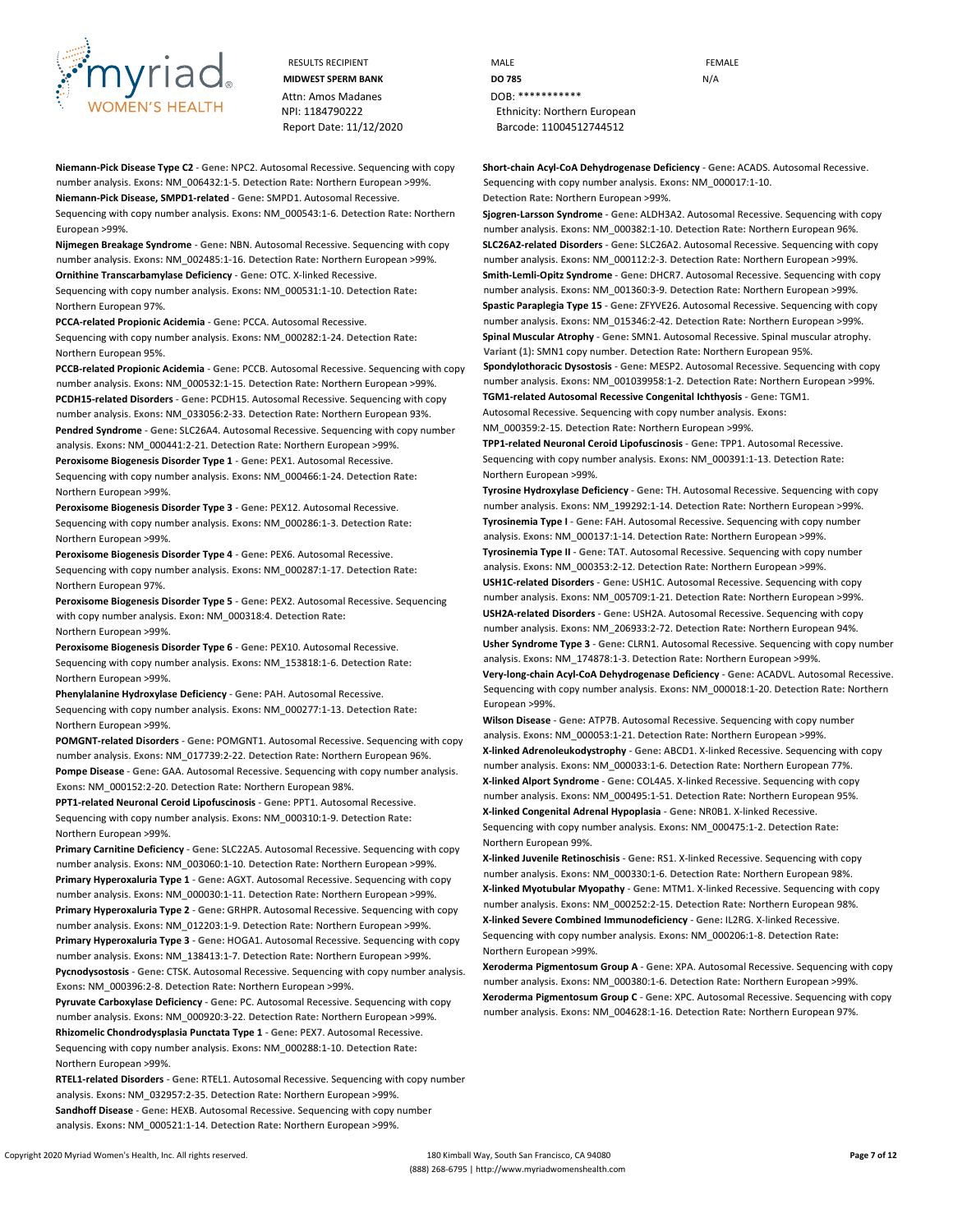

Attn: Amos Madanes **DOB:** \*\*\*\*\*\*\*\*\*\*\*\*\*\*<br>
NPI: 1184790222 **Billion** Ethnicity: Norther

RESULTS RECIPIENT **MALE MALE MIDWEST SPERM BANK DO 785 DO 785** N/A Ethnicity: Northern European Report Date: 11/12/2020 Barcode: 11004512744512

# Risk Calculations

| 11-beta-hydroxylase-deficient Congenital Adrenal Hyperplasia | 1 in 3,800                  | $< 1$ in 1,000,000 |
|--------------------------------------------------------------|-----------------------------|--------------------|
| 6-pyruvoyl-tetrahydropterin Synthase Deficiency              | $< 1$ in 50,000             | $< 1$ in 1,000,000 |
| <b>ABCC8-related Familial Hyperinsulinism</b>                | 1 in 17,000                 | $< 1$ in 1,000,000 |
| <b>Adenosine Deaminase Deficiency</b>                        | 1 in 22,000                 | $< 1$ in 1,000,000 |
| Alpha Thalassemia, HBA1/HBA2-related                         | Alpha globin status: aa/aa. | Not calculated     |
| Alpha-mannosidosis                                           | 1 in 35,000                 | $<$ 1 in 1,000,000 |
| Alpha-sarcoglycanopathy                                      | $< 1$ in 50,000             | $< 1$ in 1,000,000 |
| <b>Alstrom Syndrome</b>                                      | $< 1$ in 50,000             | $< 1$ in 1,000,000 |
| <b>AMT-related Glycine Encephalopathy</b>                    | 1 in 22,000                 | $<$ 1 in 1,000,000 |
| Andermann Syndrome                                           | $< 1$ in 50,000             | $< 1$ in 1,000,000 |
| Argininemia                                                  | $< 1$ in 17,000             | $< 1$ in 1,000,000 |
| Argininosuccinic Aciduria                                    | 1 in 13,000                 | $<$ 1 in 1,000,000 |
| Aspartylglucosaminuria                                       | $< 1$ in 50,000             | $< 1$ in 1,000,000 |
| Ataxia with Vitamin E Deficiency                             | $< 1$ in 50,000             | $<$ 1 in 1,000,000 |
| Ataxia-telangiectasia                                        | 1 in 11,000                 | $< 1$ in 1,000,000 |
| <b>ATP7A-related Disorders</b>                               | $< 1$ in 1,000,000          | 1 in 600,000       |
| Autoimmune Polyglandular Syndrome Type 1                     | 1 in 15,000                 | $< 1$ in 1,000,000 |
| Autosomal Recessive Osteopetrosis Type 1                     | 1 in 35,000                 | $< 1$ in 1,000,000 |
| Autosomal Recessive Polycystic Kidney Disease, PKHD1-related | 1 in 8,100                  | $< 1$ in 1,000,000 |
| Autosomal Recessive Spastic Ataxia of Charlevoix-Saguenay    | $< 1$ in 44,000             | $< 1$ in 1,000,000 |
| Bardet-Biedl Syndrome, BBS1-related                          | 1 in 32,000                 | $<$ 1 in 1,000,000 |
| Bardet-Biedl Syndrome, BBS10-related                         | 1 in 42,000                 | $< 1$ in 1,000,000 |
| Bardet-Biedl Syndrome, BBS12-related                         | $< 1$ in 50,000             | $< 1$ in 1,000,000 |
| Bardet-Biedl Syndrome, BBS2-related                          | $< 1$ in 50,000             | $< 1$ in 1,000,000 |
| <b>BCS1L-related Disorders</b>                               | $< 1$ in 50,000             | $<$ 1 in 1,000,000 |
| Beta-sarcoglycanopathy                                       | 1 in 39,000                 | $< 1$ in 1,000,000 |
| <b>Biotinidase Deficiency</b>                                | 1 in 13,000                 | 1 in 650,000       |
| <b>Bloom Syndrome</b>                                        | $< 1$ in 50,000             | $< 1$ in 1,000,000 |
| Calpainopathy                                                | 1 in 13,000                 | $<$ 1 in 1,000,000 |
| <b>Canavan Disease</b>                                       | 1 in 9,700                  | $< 1$ in 1,000,000 |
| Carbamoylphosphate Synthetase I Deficiency                   | $< 1$ in 57,000             | $< 1$ in 1,000,000 |
| Carnitine Palmitoyltransferase IA Deficiency                 | $< 1$ in 50,000             | $<$ 1 in 1,000,000 |
| Carnitine Palmitoyltransferase II Deficiency                 | 1 in 25,000                 | $< 1$ in 1,000,000 |
| Cartilage-hair Hypoplasia                                    | $< 1$ in 50,000             | $< 1$ in 1,000,000 |
| Cerebrotendinous Xanthomatosis                               | 1 in 11,000                 | $< 1$ in 1,000,000 |
| Citrullinemia Type 1                                         | 1 in 14,000                 | $<$ 1 in 1,000,000 |
| <b>CLN3-related Neuronal Ceroid Lipofuscinosis</b>           | 1 in 8,600                  | $< 1$ in 1,000,000 |
| <b>CLN5-related Neuronal Ceroid Lipofuscinosis</b>           | $< 1$ in 50,000             | $< 1$ in 1,000,000 |
| <b>CLN6-related Neuronal Ceroid Lipofuscinosis</b>           | 1 in 43,000                 | $<$ 1 in 1,000,000 |
| <b>CLN8-related Neuronal Ceroid Lipofuscinosis</b>           | $< 1$ in 50,000             | $< 1$ in 1,000,000 |
| <b>Cohen Syndrome</b>                                        | $< 1$ in 15,000             | $<$ 1 in 1,000,000 |
| <b>COL4A3-related Alport Syndrome</b>                        | 1 in 6,200                  | $< 1$ in 1,000,000 |
| <b>COL4A4-related Alport Syndrome</b>                        | 1 in 12,000                 | $< 1$ in 1,000,000 |
| Combined Pituitary Hormone Deficiency, PROP1-related         | 1 in 6,100                  | $< 1$ in 1,000,000 |
| Congenital Adrenal Hyperplasia, CYP21A2-related              | 1 in 1,300                  | 1 in 280,000       |
| <b>Congenital Disorder of Glycosylation Type Ia</b>          | 1 in 16,000                 | $< 1$ in 1,000,000 |
| <b>Congenital Disorder of Glycosylation Type Ic</b>          | $< 1$ in 50,000             | $< 1$ in 1,000,000 |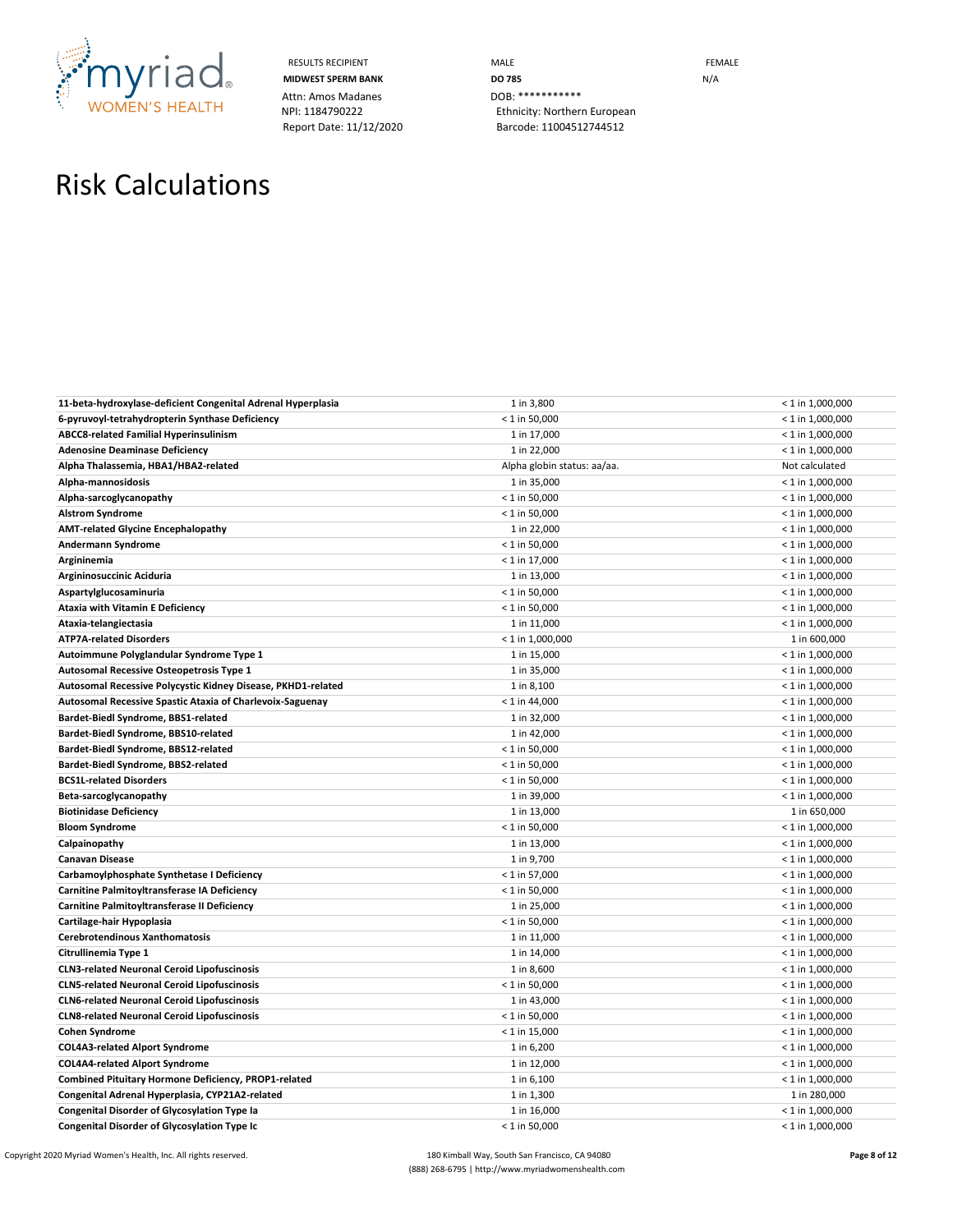

Attn: Amos Madanes<br>NPI: 1184790222

RESULTS RECIPIENT **MALE MALE MIDWEST SPERM BANK DO 785** N/A Ethnicity: Northern European Report Date: 11/12/2020 Barcode: 11004512744512

| <b>Congenital Disorder of Glycosylation, MPI-related</b> | 1 in 50,000   | $: 1$ in 1.000.000 |
|----------------------------------------------------------|---------------|--------------------|
| <b>Costeff Optic Atrophy Syndrome</b>                    | $1$ in 50,000 | $: 1$ in 1.000.000 |

Below are the risk calculations for all conditions tested. Since negative results do not completely rule out the possibility of being a carrier, the **residual risk** represents the patient's post-test likelihood of being a carrier and the reproductive risk represents the likelihood the patient's future children could inherit each disease. These risks are inherent to all carrier screening tests, may vary by ethnicity, are predicated on a negative family history and are present even after a negative test result. Inaccurate reporting of ethnicity may cause errors in risk calculation. The reproductive risk presented is based on a hypothetical pairing with a partner of the same ethnic group.

†Indicates a positive result. See the full clinical report for interpretation and details.

**DO 785**

**Disease Residual Risk Reproductive Risk**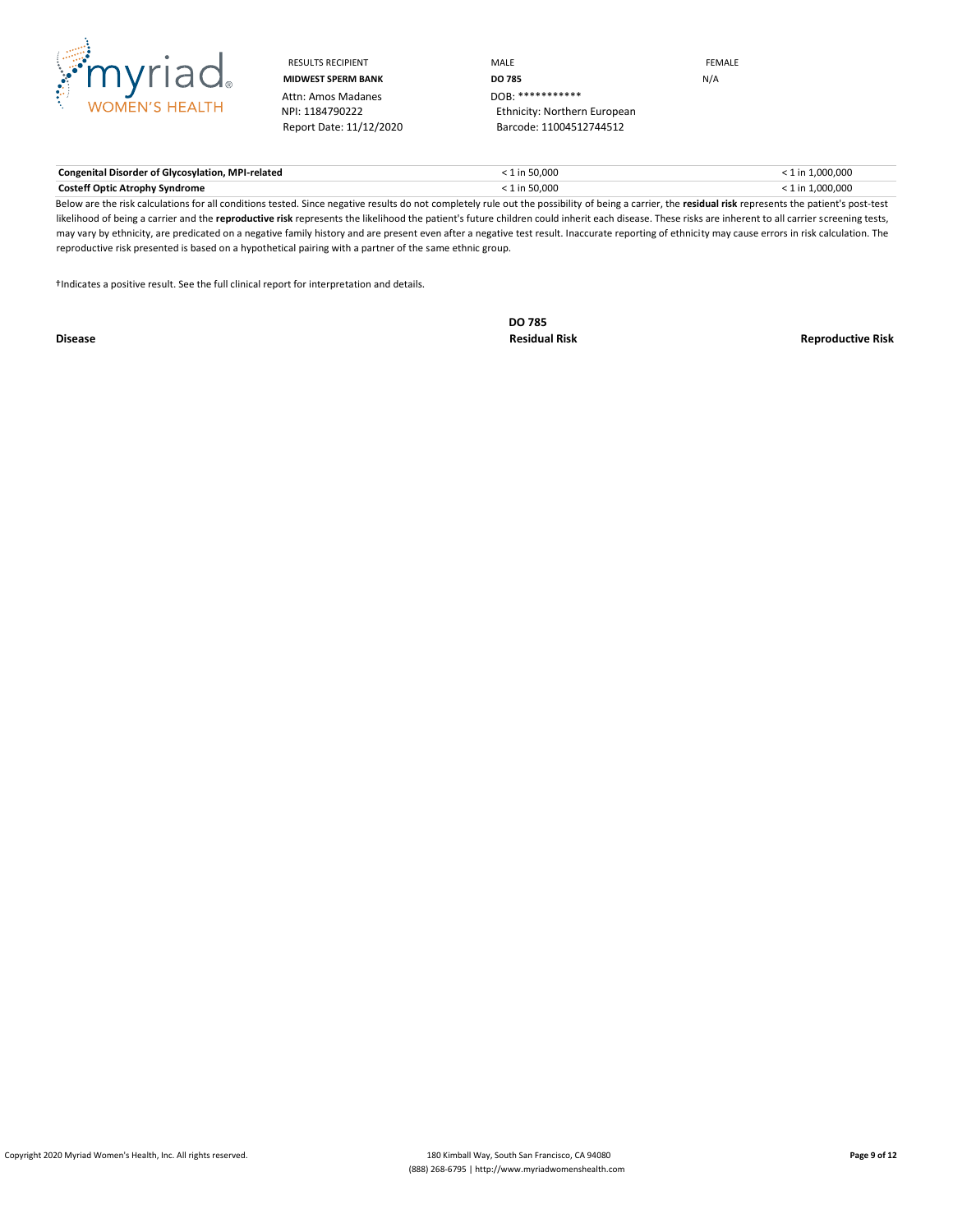

Attn: Amos Madanes **DOB:** \*\*\*

RESULTS RECIPIENT **MALE MALE CONSIDERING MIDWEST SPERM BANK DO 785** N/A NPI: 1184790222 Ethnicity: Northern European Report Date: 11/12/2020 Barcode: 11004512744512

**Disease DO 785 Residual Risk Reproductive Risk Cystic Fibrosis** 1 in 360,000 1 in 360,000 1 in 360,000 1 in 360,000 1 in 360,000 1 in 360,000 1 in 360,000 1 in 360,000 1 in 360,000 1 in 360,000 1 in 360,000 1 in 360,000 1 in 360,000 1 in 360,000 1 in 360,000 1 in 360, **Cystinosis** 1 in 22,000 < 1 in 1,000,000 **D-bifunctional Protein Deficiency**  $\leq 1$  in 1,000,000  $\leq 1$  in 1,000,000  $\leq 1$  in 1,000,000  $\leq 1$  in 1,000,000  $\leq 1$ **Delta-sarcoglycanopathy** < 1 in 1,000,000 < 1 in 40,000 < 1 in 40,000 < 1 in 1,000,000 < 1 in 1,000,000 < 1 in 1,000,000 < 1 in 1,000,000 < 1 in 1,000,000 < 1 in 1,000,000 < 1 in 1,000,000 < 1 in 1,000,000 < 1 in 1,000,00 **Dihydrolipoamide Dehydrogenase Deficiency Canadiation Canadiation Canadiation Canadiation Canadiation Canadiation Canadiation Canadiation Canadiation Canadiation Canadiation Canadiation Canadiati Dysferlinopathy** 1 in 11,000 < 1 in 1,000,000 **Dystrophinopathy (Including Duchenne/Becker Muscular Dystrophy)** Not calculated Not calculated Not calculated Not calculated **ERCC6-related Disorders** 1 in 26,000 < 1 in 1,000,000 **ERCC8-related Disorders** < 1 in 9,900 < 1 in 1,000,000 **EVC-related Ellis-van Creveld Syndrome** 1 in 7,500 < 1 in 1,000,000 **EVC2-related Ellis-van Creveld Syndrome** < 1 in 50,000 < 1 in 1,000,000 **Fabry Disease** < 1 in 1,000,000 1 in 80,000 **Familial Dysautonomia** < 1 in 50,000 < 1 in 1,000,000 **Familial Mediterranean Fever** < 1 in 50,000 < 1 in 1,000,000 **Fanconi Anemia Complementation Group A** 1 in 2,800 and 1 in 2,800 and 1 in 2,800 and 1 in 2,800 and 1,000,000 and 1 in 2,800 and 1,000,000 and 1,000,000 and 1,000,000 and 1,000,000 and 1,000,000 and 1,000,000 and 1,000,00 **Fanconi Anemia, FANCC-related** < 1 in 50,000 < 1 in 1,000,000 **FKRP-related Disorders** 1 in 16,000 < 1 in 1,000,000 **FKTN-related Disorders** < 1 in 50,000 < 1 in 1,000,000 **Free Sialic Acid Storage Disorders** < 1 in 30,000 < 1 in 1,000,000 Galactokinase Deficiency **and the set of the set of the set of the set of the set of the set of the set of the set of the set of the set of the set of the set of the set of the set of the set of the set of the set of the s Galactosemia**  $\leq 1$  in 1,000,000  $\leq 1$  in 1,000,000  $\leq 1$  in 1,000,000  $\leq 1$  in 1,000,000  $\leq 1$ Gamma-sarcoglycanopathy **1** in 3,000 **1000,000**  $\leq$  1 in 1,000,000  $\leq$  1 in 1,000,000 **Gaucher Disease** 1 in 110,000 1 in 110,000 1 in 1260 1 in 260 1 in 1260 1 in 120,000 1 in 110,000 1 in 110,000 1 in 110,000 1 in 110,000 1 in 110,000 1 in 110,000 1 in 110,000 1 in 110,000 1 in 110,000 1 in 110,000 1 in 1 GJB2-related DFNB1 Nonsyndromic Hearing Loss and Deafness and 1000 1 in 2,500 1 in 2,500 1 in 260,000 1 in 260,000 **GLB1-related Disorders** 1 in 19,000 < 1 in 1,000,000 **GLDC-related Glycine Encephalopathy**  $\leq 1$  in 1,000,000  $\leq 1$  in 1,000,000  $\leq 1$  in 1,000,000  $\leq 1$  in 1,000,000  $\leq 1$ **Glutaric Acidemia, GCDH-related** 1 in 16,000 < 1 in 1,000,000 **Glycogen Storage Disease Type Ia** 1 **in 18,000** 1 in 18,000 1 in 18,000 1 in 18,000 1 in 19,000,000 1 in 1,000,000 1 in 1,000,000 1 in 1,000,000 1 in 1,000,000 1 in 1,000,000 1 in 1,000,000 1 in 1,000,000 1 in 1,000,000 1 **Glycogen Storage Disease Type Ib**  $\leq 1$  in  $1,000,000$   $\leq 1$  in  $1,000,000$   $\leq 1$  in  $1,000,000$ **Glycogen Storage Disease Type III** 1000,000  $\leq 1$  in 16,000  $\leq 1$  in 1,000,000  $\leq 1$  in 1,000,000  $\leq 1$  in 1,000,000  $\leq 1$  in 1,000,000  $\leq 1$  in 1,000,000  $\leq 1$  in 1,000,000  $\leq 1$  in 1,000,000  $\leq 1$  in 1 **GNE Myopathy**  $\le 1$  in 1,000,000  $\le 1$  in 1,000,000  $\le 1$  in 1,000,000  $\le 1$  in 1,000,000  $\le 1$ **GNPTAB-related Disorders** 1 in 32,000 < 1 in 1,000,000 **HADHA-related Disorders** 1 in 20,000 < 1 in 1,000,000 Hb Beta Chain-related Hemoglobinopathy (Including Beta Thalassemia and Sickle Cell Disease) 1 in 3,100 1 in 390,000 1 in 390,000 **Hereditary Fructose Intolerance** 1 in 7,900 < 1 in 1,000,000 **Herlitz Junctional Epidermolysis Bullosa, LAMB3-related** < 1 in 1,000,000 < 1 in 50,000 < 1 in 1,000,000 < 1 in 1,000,000 Hexosaminidase A Deficiency (Including Tay-Sachs Disease) **1 in 30,000** 1 in 30,000 **1000** 1 in 30,000 **1000,000 HMG-CoA Lyase Deficiency** < 1 in 1,000,000 < 1 in 33,000 < 1 in 1,000,000 < 1 in 1,000,000 < 1 in 1,000,000 < 1 in 1,000,000 < 1 in 1,000,000 < 1 in 1,000,000 < 1 in 1,000,000 < 1 in 1,000,000 < 1 in 1,000,000 < 1 in 1,00 **Holocarboxylase Synthetase Deficiency** 1 in 15,000 < 1 in 1,000,000 **Homocystinuria, CBS-related** 1 in 9,400 < 1 in 1,000,000 **Hydrolethalus Syndrome** < 1 in 50,000 < 1 in 1,000,000 **Hypophosphatasia** < 1 in 1,000,000 < 1 in 1,000,000 < 1 in 1,000,000 < 1 in 1,000,000 < 1 in 1,000,000 < 1 in 1,000,000 < 1 in 1,000,000 < 1 in 1,000,000 < 1 in 1,000,000 < 1 in 1,000,000 < 1 in 1,000,000 < 1 in 1,000,000 **Isovaleric Acidemia** 1 in 32,000 < 1 in 1,000,000 **Joubert Syndrome 2** < 1 in 1,000,000 < 1 in 50,000 < 1 in 50,000 < 1 in 50,000 < 1 in 1,000,000 < 1 in 1,000,000 < **Junctional Epidermolysis Bullosa, LAMA3-related**  $\leq 1$  in  $50,000$   $\leq 1$  in  $1,000,000$ **Junctional Epidermolysis Bullosa, LAMC2-related** < 1 in 50,000 < 1 in 1,000,000 **KCNJ11-related Familial Hyperinsulinism** < 1 in 50,000 < 1 in 1,000,000 **Krabbe Disease** 1 in 14,000 < 1 in 1,000,000 **LAMA2-related Muscular Dystrophy** 2011 2009,000 2012 2012 2013 2014 2012 2022 2023 2024 2022 2023 2024 2022 2023 2024 2022 2023 2022 2023 2022 2023 2022 2023 2022 2023 2022 2023 2022 2023 2022 2023 2023 2023 2023 2023 202 Leigh Syndrome, French-Canadian Type **All and Syndrome, The Canadian Type**  $\leq 1$  **in 1,000,000**  $\leq 1$  in 1,000,000 **Lipoid Congenital Adrenal Hyperplasia** < 1 in 50,000 < 1 in 1,000,000 **Lysosomal Acid Lipase Deficiency** 1 in 18,000 < 1 in 1,000,000 **Maple Syrup Urine Disease Type Ia** 1 and 1 in 42,000 to the syrup Urine Disease Type Ia 1,000,000 to the syrup Urine Disease Type Ia 1,000,000 to the syrup Urine Disease Type Ia 1,000,000 to the syrup Urine Disease Type I **Maple Syrup Urine Disease Type Ib**  $\leq 1$  in  $1,000,000$   $\leq 1$  in  $1,000,000$ **Maple Syrup Urine Disease Type II** 13,000,000  $\leq 1$  in 13,000  $\leq 1$  in 1,000,000  $\leq 1$  in 1,000,000  $\leq 1$ **Medium Chain Acyl-CoA Dehydrogenase Deficiency** 1 in 4,400 1 in 790,000 **Megalencephalic Leukoencephalopathy with Subcortical Cysts** extending the state of 1 in 50,000  $\leq 1$  in 1,000,000  $\leq 1$  in 1,000,000 **Metachromatic Leukodystrophy**  $\leq 1$  in 1,000,000  $\leq 1$  in 16,000  $\leq 1$  in 1,000,000  $\leq 1$  in 1,000,000

Copyright 2020 Myriad Women's Health, Inc. All rights reserved. 180 Kimball Way, South San Francisco, CA 94080 **Page 10 of 12** (888) 268-6795 | http://www.myriadwomenshealth.com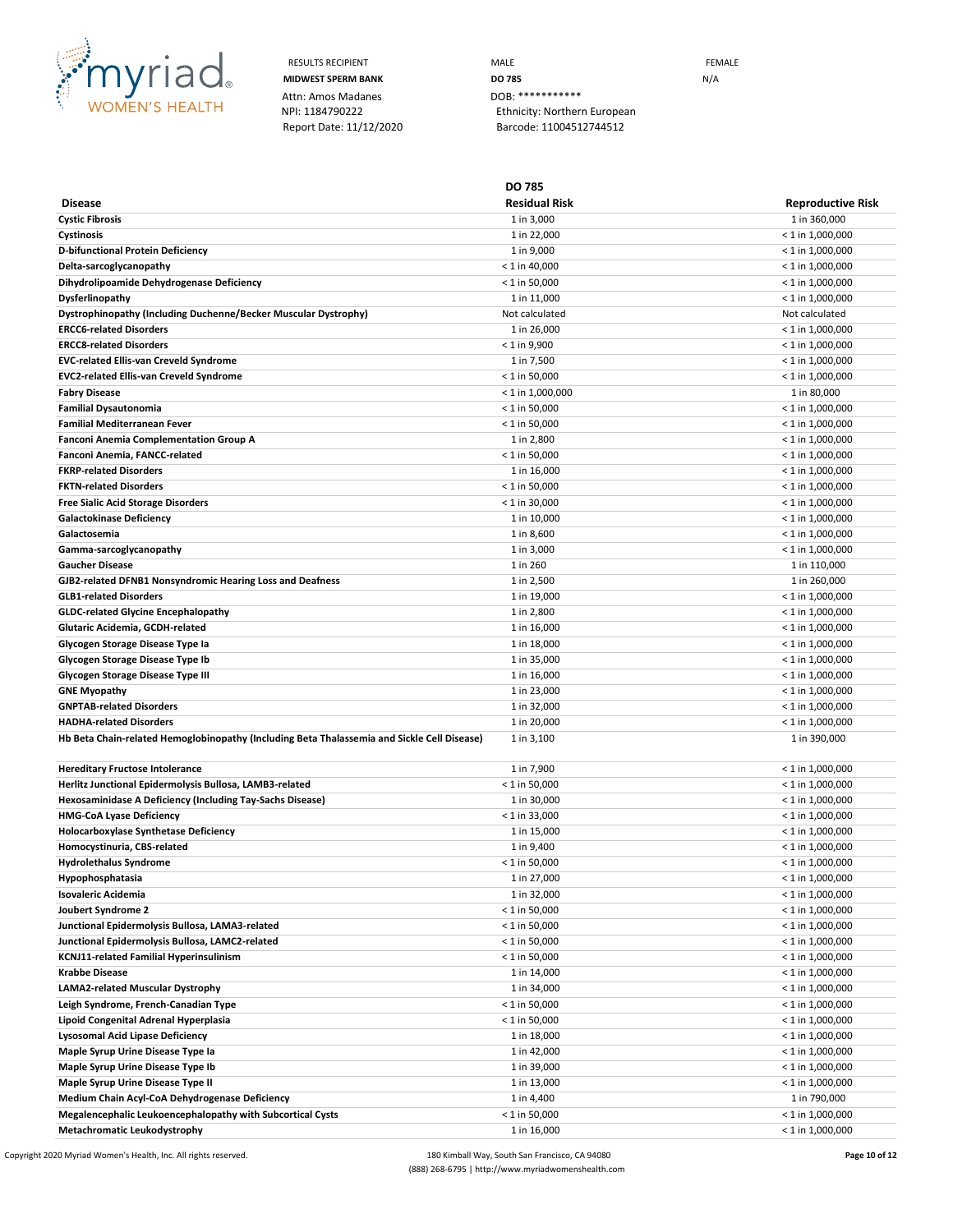

Attn: Amos Madanes **DOB:** \*\*\*\*\*\*\*\*\*\*\*\*\*\*<br>
NPI: 1184790222 **Ethnicity: Norther** 

RESULTS RECIPIENT **MALE MALE EXAMPLE MIDWEST SPERM BANK DO 785 DO 785** N/A Ethnicity: Northern European Report Date: 11/12/2020 Barcode: 11004512744512

**Methylmalonic Acidemia, cblA Type** < 1 in 50,000 < 1 in 1,000,000 **Methylmalonic Acidemia, cblB Type**  $\leq 1$  **in 1,000,000**  $\leq 1$  in 1,000,000  $\leq 1$  in 1,000,000 **Methylmalonic Aciduria and Homocystinuria, cblC Type** 1 **in 16,000** 1 in 16,000 1 in 16,000 1 in 1,000,000 1 in 1,000,000

|                                                        | <b>DO 785</b>                                   |                          |
|--------------------------------------------------------|-------------------------------------------------|--------------------------|
| <b>Disease</b>                                         | <b>Residual Risk</b>                            | <b>Reproductive Risk</b> |
| <b>MKS1-related Disorders</b>                          | $< 1$ in 50,000                                 | $<$ 1 in 1,000,000       |
| <b>Mucolipidosis III Gamma</b>                         | $< 1$ in 50,000                                 | $<$ 1 in 1,000,000       |
| <b>Mucolipidosis IV</b>                                | $< 1$ in 50,000                                 | $<$ 1 in 1,000,000       |
| Mucopolysaccharidosis Type I                           | 1 in 16,000                                     | $<$ 1 in 1,000,000       |
| Mucopolysaccharidosis Type II                          | 1 in 600,000                                    | 1 in 150,000             |
| Mucopolysaccharidosis Type IIIA                        | 1 in 12,000                                     | $<$ 1 in 1,000,000       |
| Mucopolysaccharidosis Type IIIB                        | 1 in 25,000                                     | $<$ 1 in 1,000,000       |
| Mucopolysaccharidosis Type IIIC                        | 1 in 37,000                                     | $<$ 1 in 1,000,000       |
| <b>MUT-related Methylmalonic Acidemia</b>              | 1 in 26,000                                     | $<$ 1 in 1,000,000       |
| <b>MYO7A-related Disorders</b>                         | 1 in 15,000                                     | $<$ 1 in 1,000,000       |
| <b>NEB-related Nemaline Myopathy</b>                   | 1 in 1,200                                      | 1 in 400,000             |
| Nephrotic Syndrome, NPHS1-related                      | $< 1$ in 50,000                                 | $<$ 1 in 1,000,000       |
| Nephrotic Syndrome, NPHS2-related                      | NM_014625.2(NPHS2):c.686G>A(R229Q) heterozygote | 1 in 110,000             |
|                                                        |                                                 |                          |
| Niemann-Pick Disease Type C1                           | 1 in 19,000                                     | $<$ 1 in 1,000,000       |
| Niemann-Pick Disease Type C2                           | $<$ 1 in 50,000                                 | $<$ 1 in 1,000,000       |
| Niemann-Pick Disease, SMPD1-related                    | 1 in 25,000                                     | $<$ 1 in 1,000,000       |
| Nijmegen Breakage Syndrome                             | 1 in 15,000                                     | $<$ 1 in 1,000,000       |
| <b>Ornithine Transcarbamylase Deficiency</b>           | $<$ 1 in 1,000,000                              | 1 in 140,000             |
| <b>PCCA-related Propionic Acidemia</b>                 | 1 in 4,200                                      | $< 1$ in 1,000,000       |
| <b>PCCB-related Propionic Acidemia</b>                 | 1 in 22,000                                     | $<$ 1 in 1,000,000       |
| <b>PCDH15-related Disorders</b>                        | 1 in 3,300                                      | $<$ 1 in 1,000,000       |
| <b>Pendred Syndrome</b>                                | 1 in 8,200                                      | $< 1$ in 1,000,000       |
| Peroxisome Biogenesis Disorder Type 1                  | 1 in 16,000                                     | $<$ 1 in 1,000,000       |
| Peroxisome Biogenesis Disorder Type 3                  | 1 in 44,000                                     | $<$ 1 in 1,000,000       |
| Peroxisome Biogenesis Disorder Type 4                  | 1 in 9,300                                      | $<$ 1 in 1,000,000       |
| Peroxisome Biogenesis Disorder Type 5                  | $< 1$ in 71,000                                 | $<$ 1 in 1,000,000       |
| Peroxisome Biogenesis Disorder Type 6                  | $< 1$ in 50,000                                 | $<$ 1 in 1,000,000       |
| Phenylalanine Hydroxylase Deficiency                   | 1 in 4,800                                      | 1 in 940,000             |
| <b>POMGNT-related Disorders</b>                        | $< 1$ in 12,000                                 | $<$ 1 in 1,000,000       |
| <b>Pompe Disease</b>                                   | 1 in 4,000                                      | $<$ 1 in 1,000,000       |
| PPT1-related Neuronal Ceroid Lipofuscinosis            | 1 in 7,700                                      | $<$ 1 in 1,000,000       |
| <b>Primary Carnitine Deficiency</b>                    | 1 in 11,000                                     | $<$ 1 in 1,000,000       |
| Primary Hyperoxaluria Type 1                           | 1 in 17,000                                     | $<$ 1 in 1,000,000       |
| Primary Hyperoxaluria Type 2                           | $< 1$ in 50,000                                 | $<$ 1 in 1,000,000       |
| Primary Hyperoxaluria Type 3                           | 1 in 13,000                                     | $<$ 1 in 1,000,000       |
| Pycnodysostosis                                        | 1 in 43,000                                     | $<$ 1 in 1,000,000       |
| <b>Pyruvate Carboxylase Deficiency</b>                 | 1 in 25,000                                     | $<$ 1 in 1,000,000       |
| Rhizomelic Chondrodysplasia Punctata Type 1            | 1 in 16,000                                     | $<$ 1 in 1,000,000       |
| <b>RTEL1-related Disorders</b>                         | $< 1$ in 50,000                                 | $<$ 1 in 1,000,000       |
| <b>Sandhoff Disease</b>                                | 1 in 32,000                                     | $<$ 1 in 1,000,000       |
| Short-chain Acyl-CoA Dehydrogenase Deficiency          | 1 in 11,000                                     | $<$ 1 in 1,000,000       |
| Sjogren-Larsson Syndrome                               | $< 1$ in 12,000                                 | $< 1$ in 1,000,000       |
| <b>SLC26A2-related Disorders</b>                       | 1 in 16,000                                     | $<$ 1 in 1,000,000       |
| Smith-Lemli-Opitz Syndrome                             | 1 in 9,400                                      | $< 1$ in 1,000,000       |
| Spastic Paraplegia Type 15                             | $< 1$ in 50,000                                 | $< 1$ in 1,000,000       |
|                                                        | Negative for g.27134T>G SNP                     |                          |
| <b>Spinal Muscular Atrophy</b>                         | SMN1: 2 copies                                  | 1 in 110,000             |
|                                                        | 1 in 770                                        |                          |
| Spondylothoracic Dysostosis                            | $< 1$ in 50,000                                 | $<$ 1 in 1,000,000       |
| TGM1-related Autosomal Recessive Congenital Ichthyosis | 1 in 22,000                                     | $<$ 1 in 1,000,000       |
| TPP1-related Neuronal Ceroid Lipofuscinosis            | 1 in 30,000                                     | $< 1$ in 1,000,000       |
| <b>Tyrosine Hydroxylase Deficiency</b>                 | $< 1$ in 50,000                                 | $< 1$ in 1,000,000       |
| Tyrosinemia Type I                                     | 1 in 16,000                                     | $< 1$ in 1,000,000       |
| <b>Tyrosinemia Type II</b>                             | 1 in 25,000                                     | $< 1$ in 1,000,000       |
| <b>USH1C-related Disorders</b>                         | 1 in 35,000                                     | $< 1$ in 1,000,000       |

Copyright 2020 Myriad Women's Health, Inc. All rights reserved. **180** Kimball Way, South San Francisco, CA 94080 **Page 11 of 12** Page 11 of 12 (888) 268-6795 | http://www.myriadwomenshealth.com